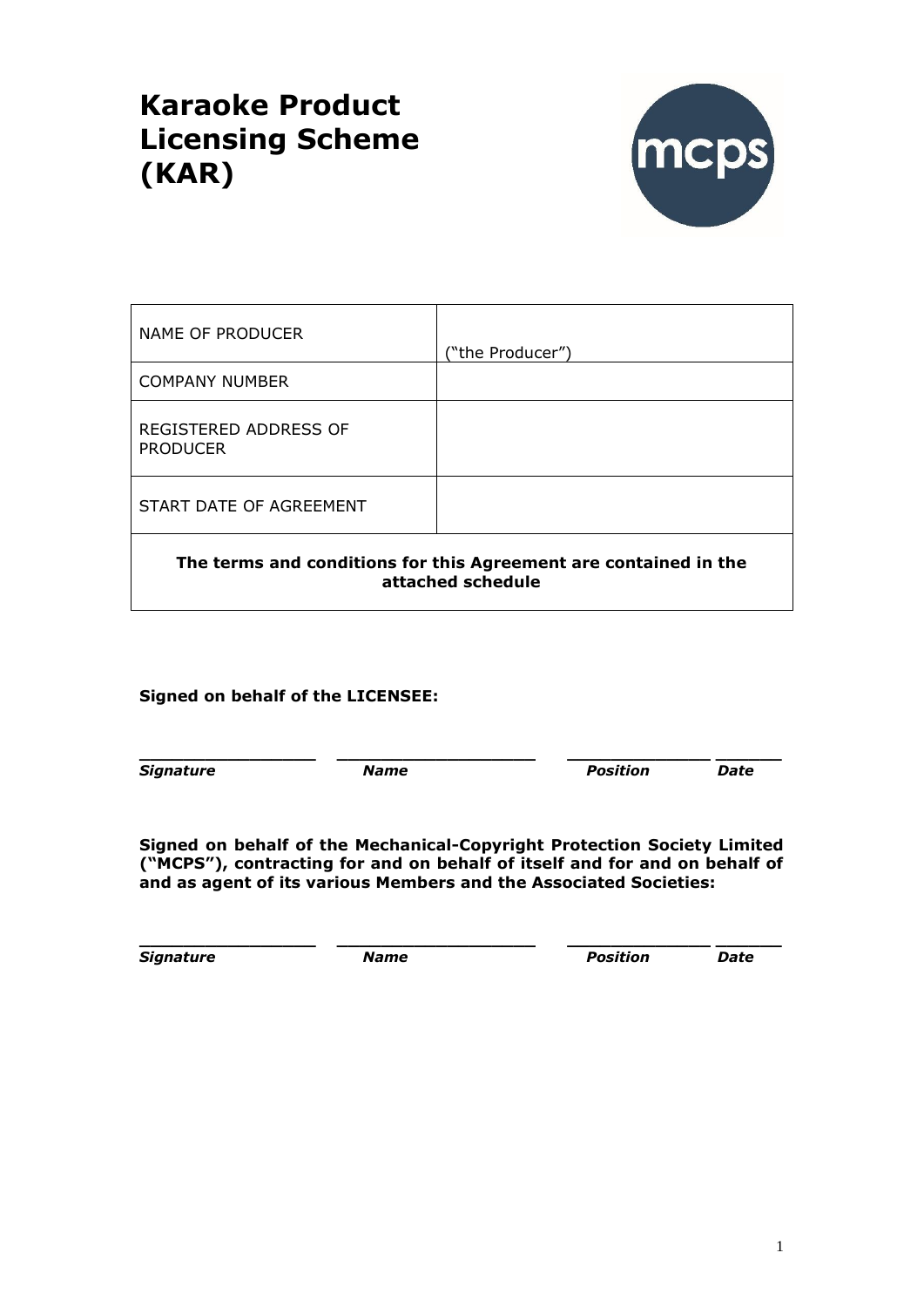#### **1. DEFINITIONS**

The following words and expressions shall have the following meanings, save where the context otherwise requires:

1.1 "the Act" shall mean the Copyright, Designs and Patents Act 1988, as amended from time to time.

1.2 "PRS for Music" shall mean PRS for Music Limited of  $1<sup>st</sup>$  Floor Goldings House, 2 Hays Lane, London SE1 2HB.

1.3 "Application Form" shall mean the application, substantially in the form attached at Appendix 1, submitted to the Society prior to entering into this Agreement.

1.4 "Associated Society" shall mean a collecting society with which the Society has at the relevant time reciprocal arrangements under which the Society and that society authorise each other to grant licences in relation to each other's repertoire for the making of audio and audio visual product reproducing such repertoire in the other's territory.

1.5 "Associated Society Member" shall mean any person, firm or company who or which has been notified, from time to time, as being a member of an Associated Society by the relevant Associated Society to the Society.

1.6 "Bundle" shall mean a single barcoded product which includes a Karaoke Product together with other goods or unconnected product that fall outside this Agreement.

1.7 "Catalogue Number" shall have the meaning referred to in clause 16.14.

1.8 "Commencement Date" shall mean 1st July 2010.

1.9 "Co-Exploitant" shall mean:

1.9.1 any person, firm or company which carries out or arranges the manufacture of Karaoke Product which is licensed under this Agreement; and

1.9.2 any person, firm or company which acts as distributor of such Karaoke Product for the Producer.

1.10 "Disc" shall mean a pre-recorded sound carrier in a Relevant Format which carries sound in conjunction with visual images.

1.11 "Dramatico-Musical Work" shall mean any ballet, opera, operetta, musical, musical play or work of a similar nature.

1.12 "EU" shall mean each country which is at the relevant time a full member state of the European Union.

1.13 "Game" shall mean content on a Disc which consists of a game or competition of whatsoever nature and involves some degree of interaction by the user.

1.14 "Karaoke Product" shall mean a collection of audio visual recordings of Repertoire Works Released on one or more Discs where the lyrics are reproduced graphically on the screen as music plays and which are specifically designed for members of the general public to sing the Repertoire Works as the music plays.

1.15 "MCPS Claim" shall mean the total duration of Repertoire Works within the Karaoke Product, divided by the total duration of Musical Works within the Karaoke Product.

1.16 "Medley" shall mean a single Track which combines more than one Repertoire Work.

1.17 "Member" shall mean each person, firm or company who or which has granted rights to the Society via the Society's Membership Agreement either before or during the term of this Agreement PROVIDED THAT a Member who has signed the Society's Membership Agreement after the commencement of the term shall only be regarded as a Member for the purposes of this Agreement with effect from the date of entry into the Society's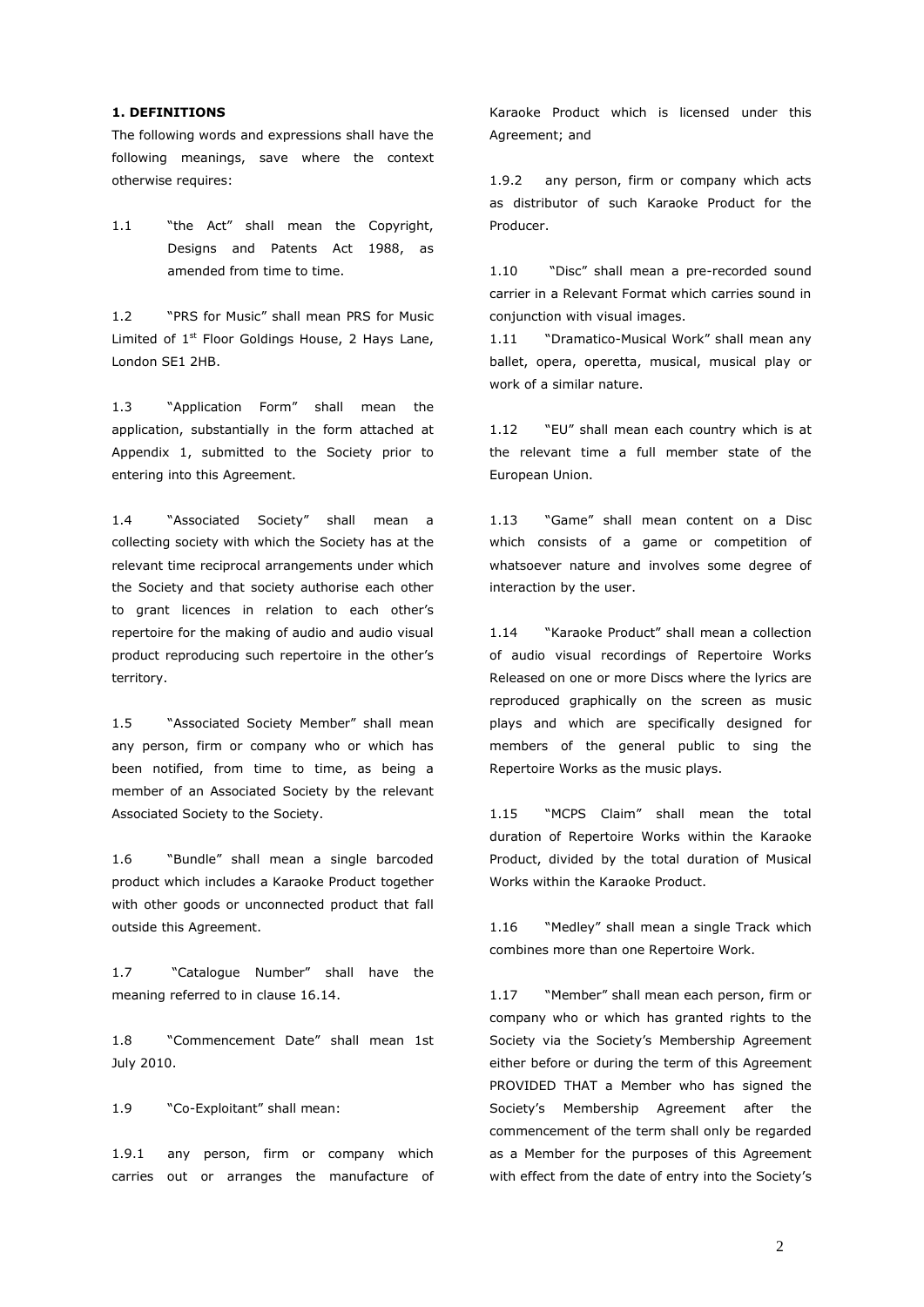Membership Agreement. For the avoidance of doubt, a person, firm or company that has granted rights to the Society through its membership of an Associated Society shall not be considered to be a Member for the purposes of this Agreement. If requested by the Producer, the Society will provide, in a timely manner, confirmation as to whether a person, firm or company is a Member, such information to be used for the sole purpose of establishing whether a licence is required under this Agreement.

1.18 "Musical Work" shall mean any work consisting of music and any lyrics or words written to be used with the music (if applicable) and any part thereof.

1.19 "Net Shipments" for the purposes of clause 10 shall mean the gross number of Shipments during the relevant Quarter of the relevant Karaoke Product by Catalogue Number and Relevant Format in relation to which royalties are payable under this Agreement, less the number of Returns thereof during that Quarter. In calculating the gross number of Shipments and the Returns for this purpose, no account shall be taken of Karaoke Products which are deletions (clause 11).

1.20 "New Release" shall mean a Karaoke Product which has not previously been Released in the United Kingdom.

1.21 "Notification of Intended Release" shall mean the form referred to in clause 16.

1.22 "Permitted Excerpts" refers only to Dramatico-Musical Works and shall mean excerpts where the use of all such excerpts in any audiovisual material complies with all the following limitations:

1.22.1 the total duration of the excerpts does not exceed 20 minutes;

1.22.2 the use is not a "potted version" of the Dramatico-Musical Work;

1.22.3 the use is not or does not cover a complete act of the Dramatico-Musical Work;

1.22.4 each excerpt is not presented in a "dramatic form" as defined below; and

1.22.5 as regards ballets specifically devised for television or excerpts from existing ballets, the total duration does not exceed five minutes.

A dramatic form shall be deemed to be created only by a performance in which there is a distinct plot depicted by actors and where the story of the Dramatico-Musical Work and/or its associated words is woven into and carries forward the plot and its accompanying action (a dramatic form shall not, for example, be deemed to be created by the use of costume, scenery, and/or any dance routine merely to provide an acceptable presentation of the work). For the purposes of this paragraph the word "actors" shall include actors, singers, mimics and/or puppets.

1.23 "Premium Disc" shall mean a Disc supplied for use, or with the express or implied authority to sell it for use, as an incentive to purchase or acquire other goods or services of whatsoever nature or to encourage brand awareness and/or loyalty and shall include a Disc supplied free of charge in combination with the sale of hardware for playing Karaoke Product.

1.24 "Product Master" shall mean any master tape, disc or other contrivance of whatsoever nature from which Discs may be manufactured or duplicated or from which re-recordings can be made.

1.25 "Public Domain Work" shall mean a Musical Work the copyright of which has expired worldwide or in the territory in which Karaoke Product is exploited.

1.26 "Published Dealer Price" or "PDP" shall mean the highest relevant price for a Karaoke Product in the relevant country as published by or on behalf of the Producer payable by any bona fide dealer or retailer for a minimum quantity of Karaoke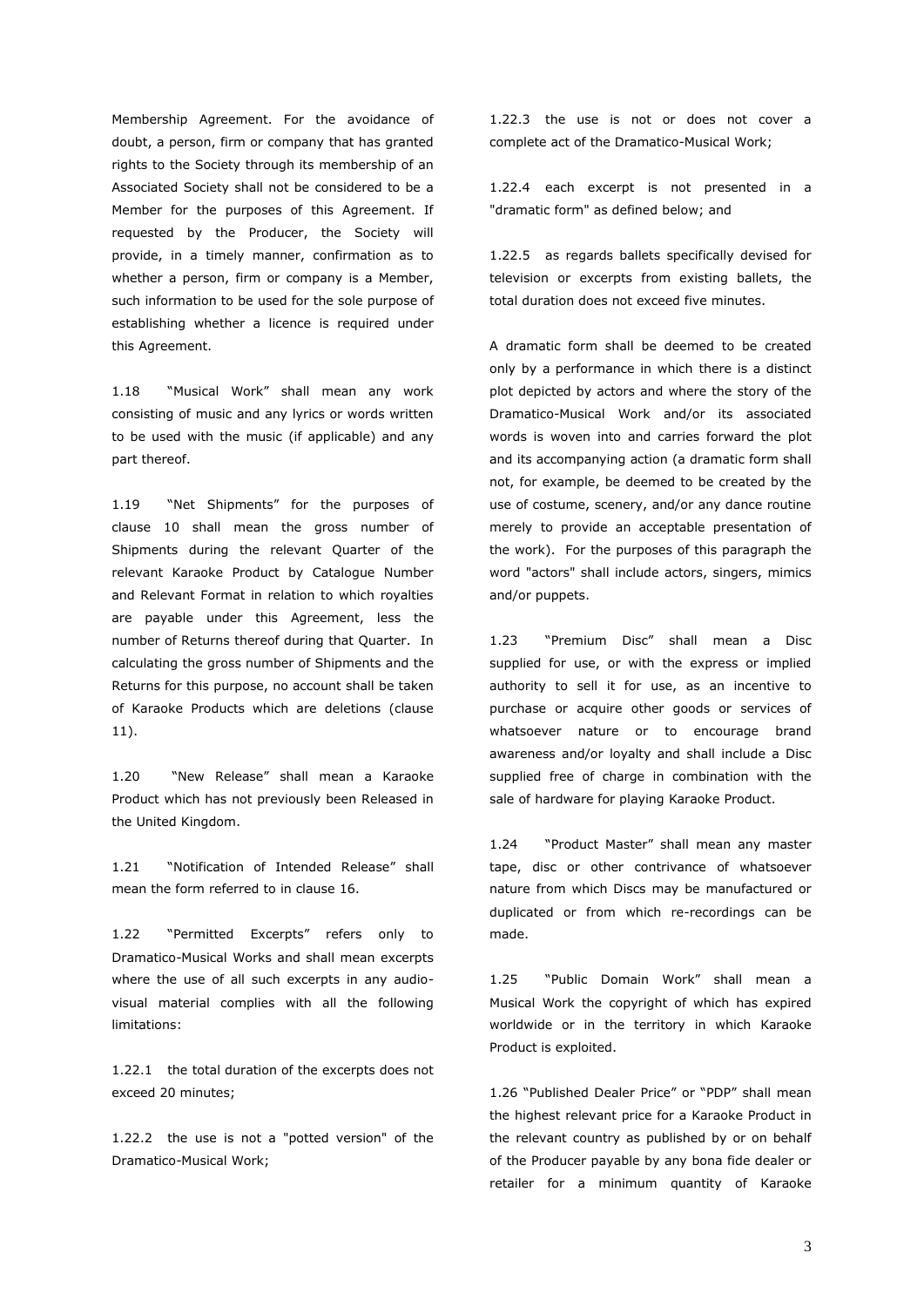Products without discounts, incentives, bonuses and any other reduction or deduction where such Karaoke Products are Released. For the purposes of calculating the royalties payable under this Agreement, there shall be deemed to be a minimum PDP of £3.00 per Disc comprising the relevant Karaoke Product.

1.27 "Quarter" shall mean each of the periods 1 January to 31 March, 1 April to 30 June, 1 July to 30 September and 1 October to 31 December.

1.28 "Reconciliation Statement", for the purposes of clause 10, shall mean a statement showing the following information for each Karaoke Product by Catalogue Number and Relevant Format:

1.28.1 separately in relation to each Quarter:

1.28.1.1 whether the retention was claimed under clause 10.1 or 10.2;

1.28.1.2 the retention percentage applied in that Quarter;

1.28.1.3 the Net Shipments in that Quarter;

1.28.1.4 the total number of Shipments against which royalties have been retained in relation to that Quarter; and

1.28.1.5 the total number of Shipments for which royalties have been paid in relation to that Quarter;

1.28.2 where the retention was claimed under clause 10.1 or 10.2, the Release date; and

1.28.3 a summary of 1.28.1.4 and 1.28.1.5 for the total of all the relevant Quarters.

1.29 "Release" shall mean the placing on the market of a Karaoke Product for the purpose of retail sale or subsequent rental to members of the public for private use or sale for the purposes of use at karaoke events held in private or public premises and "Released" and "Releasing" shall be construed accordingly.

1.30 "Relevant Format" shall mean the following type of carrier(s) on which Karaoke Products are Released: CD+G, NEO+G, DVD, DivX, VHS, karaoke chips; and/or any other format expressly agreed by the Society.

1.31 "Repertoire Work" shall mean each Musical Work the copyright in which is owned or controlled in the United Kingdom by the Society or a Member or an Associated Society or an Associated Society Member PROVIDED THAT if one or more of those who own or control the copyright in a relevant Repertoire Work is not the Society or a Member or an Associated Society or an Associated Society Member, the expression "Repertoire Work" shall only apply to such interest in the relevant Musical Work as is owned or controlled by the Society or the Associated Society or the relevant Member or Associated Society Member.

1.32 "Re-Release" shall mean Karaoke Product containing a particular content and configuration of Tracks, copies of which have previously been Released in the United Kingdom on Disc, and where the following criteria have been fulfilled:

1.32.1 any retention period as permitted by clause 10 when the Karaoke Product was a New Release has terminated and a proper Reconciliation Statement delivered to the Society and the balance of the royalties due (if any) paid;

1.32.2 the previous Release has been deleted from the Producer's catalogue;

1.32.3 the Producer has either destroyed its remaining stock of Karaoke Product or disposed of it as referred to in clause 12 and accounted to the Society for the royalties payable thereunder;

1.32.4 at least one Quarter has passed between completion of the above and the re-issue in 1.32.7 below;

1.32.5 the Producer, having complied with 1.32.1, 1.32.2 and 1.32.3 above, has decided to re-issue the same Karaoke Product with the same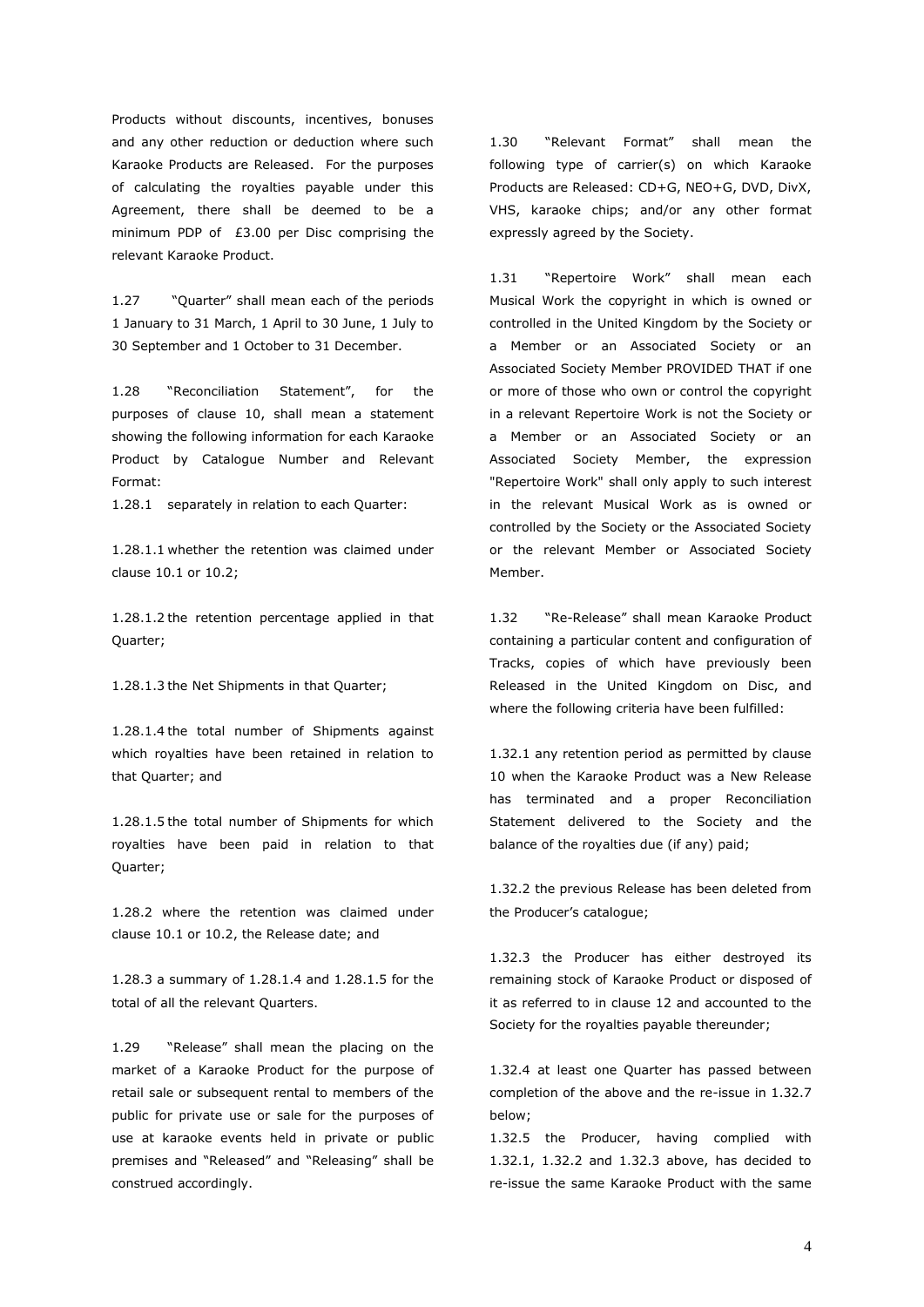content and configuration of Tracks;

1.32.6 the Producer has given the Karaoke Product a new Catalogue Number; and

1.32.7 the Producer has re-issued the Karaoke Product.

1.33 "Retail Price" shall mean the fixed or suggested retail price of a Karaoke Product. For the purposes of calculating the royalties payable under this Agreement, there shall be deemed to be a minimum retail price of £3.60 per Disc comprising the relevant Karaoke Product.

1.34 "Return" shall mean a Karaoke Product on which royalties have been paid or are due to be paid under this Agreement and which has been physically returned to the relevant Warehouse and credited as a return in the relevant accounting documents provided that a Karaoke Product shall not qualify as a Return for the purposes of this Agreement where it is returned to the Warehouse as part of a transaction which involves any kind of payment to the Producer for such Karaoke Product other than a bona fide administration charge for handling the return.

1.35 "Sampling" shall mean the taking of part of the music and/or lyrics of a Repertoire Work and incorporating such part into another Musical Work or the distribution or reproduction in the form of a sample of such part of a Repertoire Work.

1.36 "Shipment" shall mean the shipment of a Karaoke Product from a Warehouse (other than to another Warehouse in the United Kingdom) and to "Ship" shall be construed accordingly.

1.37 "Single Artist Karaoke Product" shall mean a Karaoke Product comprising in excess of five Tracks written by one single composer or writer or song writing partnership or associated with a single performing artist or band.

1.38 "Statement of Shipments" shall have the meaning set out in clause 17, and shall be in the form set out in Appendix 3.

1.39 "Television Promoted Karaoke Product" shall mean a Karaoke Product which is the subject of a bona fide television campaign advertising that Karaoke Product and where that campaign has taken place in more than one television region.

1.40 "Territory" shall mean the United Kingdom and, subject to clauses 3.16 and 7.8, in the rest of the world, but excluding (subject to clause 3.14) the USA and Canada, unless notified otherwise in writing in relation to any particular Karaoke Product by the Society to the Producer.

1.41 "Track" shall mean a single cue of a unique Musical Work of no more than 10 minutes duration. For the purposes of this agreement, a Medley will be treated as one Track. For the avoidance of doubt, any cue of a unique Musical Work of more than 10 minutes duration will be treated as two Tracks for the purposes of this Agreement.

1.42 "United Kingdom" shall mean the United Kingdom of Great Britain and Northern Ireland and the Channel Islands and the Isle of Man.

1.43 "Warehouse" shall mean any building or other store where Karaoke Product is stored by or for the Producer including any fixed or moveable store (including vans).

#### **2. GRANT OF LICENCE**

2.1 Subject to the terms and conditions set out in this Agreement, the Society hereby grants to the Producer a non-exclusive licence to do the following during the Term:

(a) to make Karaoke Product containing one or more Repertoire Works (including the on-screen reproduction of the text of the lyrics of such Repertoire Works) in the United Kingdom as permitted under this Agreement; and

(b) to Release such Karaoke Product in the Territory.

2.2 For the purpose of clause 2.1(a) "make" shall mean the creation and making of copies of Product Masters and the making of copies of Karaoke Product for Release.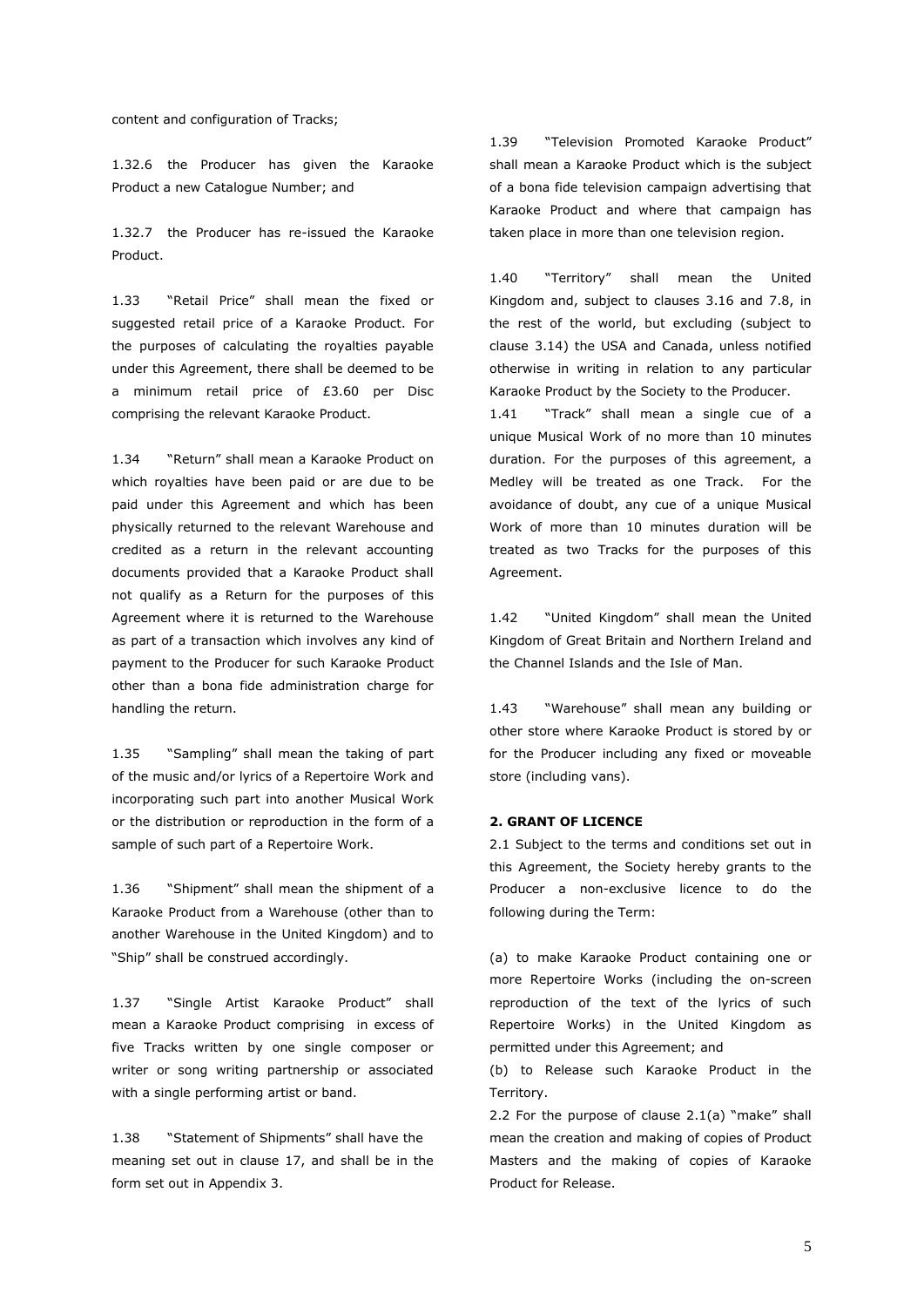2.3 The grant of this Agreement to the Producer will be subject to the approval of the Society's board and the acceptable completion by the Producer of the Application Form. The Application Form shall be incorporated by reference into this Agreement. If in the Society's reasonable opinion the completed Application Form discloses information which suggests that there is a risk that the Producer will be unable to comply fully with the payment terms under this Agreement, the Society reserves its right to vary such terms, including but not limited to requiring deposits, payments on account or financial guarantees.

2.4 Any and all licences granted pursuant to this Agreement shall be conditional upon the Producer paying royalties in a timely manner and fully complying with its material terms.

#### **3. SCOPE OF LICENCE AND RESTRICTIONS**

3.1 This Agreement applies only to Karaoke Product which is made available to the public through normal channels of retail distribution and through rental outlets. Without prejudice to the generality of the foregoing it does not apply to Karaoke Product sold through VHS clubs, DVD clubs or otherwise sold by any direct marketing method to the public without the intermediary of a dealer. Notwithstanding the foregoing, this Agreement will apply to retail sales of physical Karaoke Product via the Producer's own websites.

3.2 The Agreement shall not apply:

3.2.1 to Karaoke Products comprising Disc(s) containing more than 30 Tracks.

#### 3.2.2 to Premium Discs.

3.2.3 to a Karaoke Product that has a Game as its main feature. Where a Game is included in a Karaoke Product but not as the main feature, any Repertoire Works within that Game shall not be licensed under this Agreement. Further, the duration of the Game content and any Musical Works it contains shall be disregarded for the purpose of calculating the appropriate royalty

under clause 7. For the purposes of this subclause, "main feature" shall mean the principal content in a Karaoke Product by reference to which such Karaoke Product is primarily promoted, marketed and/or advertised.

3.2.4 to the reproduction of the whole or substantially the whole of any Repertoire Work which is a Dramatico-Musical Work.

This Agreement only applies to the reproduction of any excerpt(s) from a Dramatico-Musical Work where all of the following circumstances apply:-

(i) where the licence granted by the Performing Right Society Limited or other relevant performing right society for the public performance of works in its repertoire extends to the public performance of the excerpt(s), and

(ii) where the Karaoke Product contains only excerpt(s) within the definition of Permitted Excerpts, and

(iii) where the Society has not notified the Producer that the Member objects to the reproduction of any such Repertoire Work;

For the purposes of this clause, the expression "Dramatico-Musical Work" shall include any version of such work (with or without cuts, additions, interpolations or the like) which has been publicly performed. Furthermore, for the avoidance of doubt, substantially the whole work shall be deemed to be reproduced where all or nearly all the individual songs or other music included in the work are reproduced.

In any event this Agreement only applies to the relevant Repertoire Works and not (by way of example only) to any underlying dramatic or literary work which forms part of the Dramatico-Musical Work or which such Dramatico-Musical Work is based on or uses.

3.3 It is hereby confirmed that, subject to clause 3.6, the licences referred to in clause 2 do not extend to the making or putting into circulation of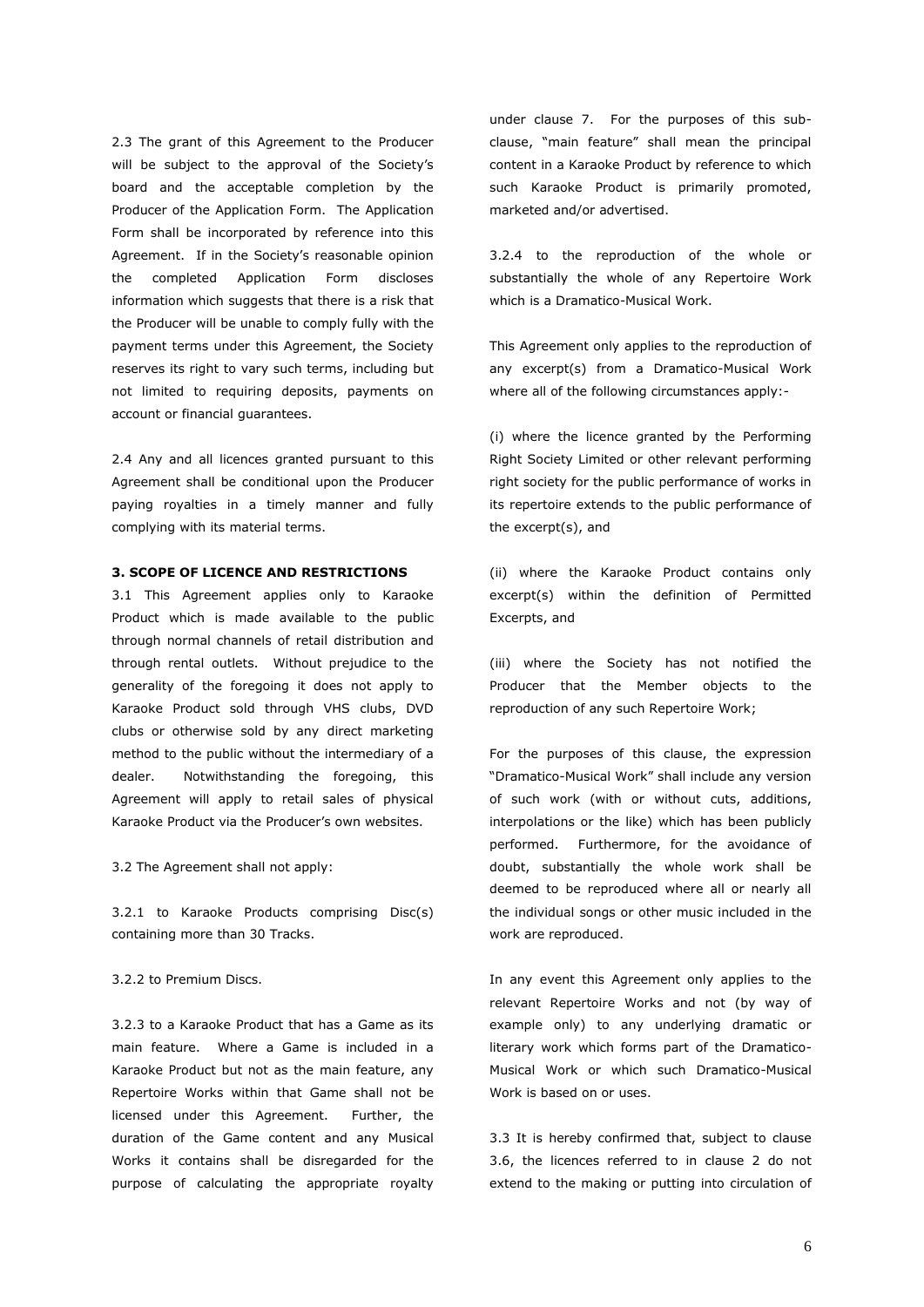such Discs by or on behalf of the Producer with a view to or with express or implied authorisation for either the rental thereof or the lending thereof by any library authority.

3.4 The Producer shall only carry out or authorise any such act after it has reached agreement with the Society as to the terms and conditions on which the same should take place, including the payment of a proportion of any royalties or fees (if any) payable to the Producer in relation to such rental or lending.

3.5 Where either the Producer or the Society becomes aware of a third party's intention to rent or lend Discs made by or for the Producer without the Producer's consent, such party will give notice of this to the other party.

3.6 The licences referred to in clause 2 do extend to the supply of Discs direct to a library authority (as defined by the Public Libraries and Museums Act 1964) for the purposes of such library authority renting or lending such Discs where the Producer does not directly or indirectly charge or receive a royalty or other fee in relation to such renting or lending.

3.7 This Agreement does not permit the following which require the express written consent of the relevant Member. Satisfactory evidence of such consent must be provided to the Society prior to the Release of a Karaoke Product:

3.7.1 Making any adaptation of any Repertoire Work by way of making any arrangement of the music, any alteration to the lyrics, Sampling, using the music with lyrics other than those written for use in conjunction with it or using the lyrics with music other than that written to be used with them or authorised for use with them, provided that, for the avoidance of doubt the reproduction of the music without the lyrics and with the addition of one or more instruments substituting the vocal line shall not be a breach of this sub-clause;

3.7.2 Reproducing a Repertoire Work in the form of a parody or burlesque of any Repertoire Work or of any composer or writer of any Repertoire Work

or any band or other group of artists which includes any composer or writer of any Repertoire Work;

3.7.3 Making Karaoke Product which contains content which is obscene or defamatory or insulting of or prejudicial to the writer of, or a performer associated with, such a work or content of an overtly political, sexual or religious or drugrelated nature, unless it is a direct pictorial image of the lyrics of the Musical Work.

3.8 This Agreement does not extend to any Karaoke Product which contains or has added to it or which is used in conjunction with any advertisement or sponsorship message of whatsoever nature.

3.9 This Agreement is subject to certain limitations in relation to the Associated Societies' rights and these limitations are available from the Society on request. Where the Society has provided details of such limitations, it will subsequently update the Producer with any changes thereto, if any.

3.10 This Agreement only covers Repertoire Works. It does not extend to other rights or interests, including (by way of example only), sound recordings, films, dramatic works, performers' rights, moral rights or rights in performances. The Producer shall not be entitled to exercise the licences or authorisations contained in this Agreement in relation to a particular Repertoire Work where the appropriate waivers, consents and/or licences have not been obtained from the person(s) owning or controlling the rights in relation to that sound recording containing that Repertoire Work or performers of that Repertoire Work.

3.11 All rights not specifically granted under this Agreement are hereby reserved, and no implied licences are to be construed hereunder. Without prejudice to the generality of the foregoing, and notwithstanding any other provision of this Agreement, the act of the public performance or the communication to the public (including for the avoidance of doubt, via the internet) of Repertoire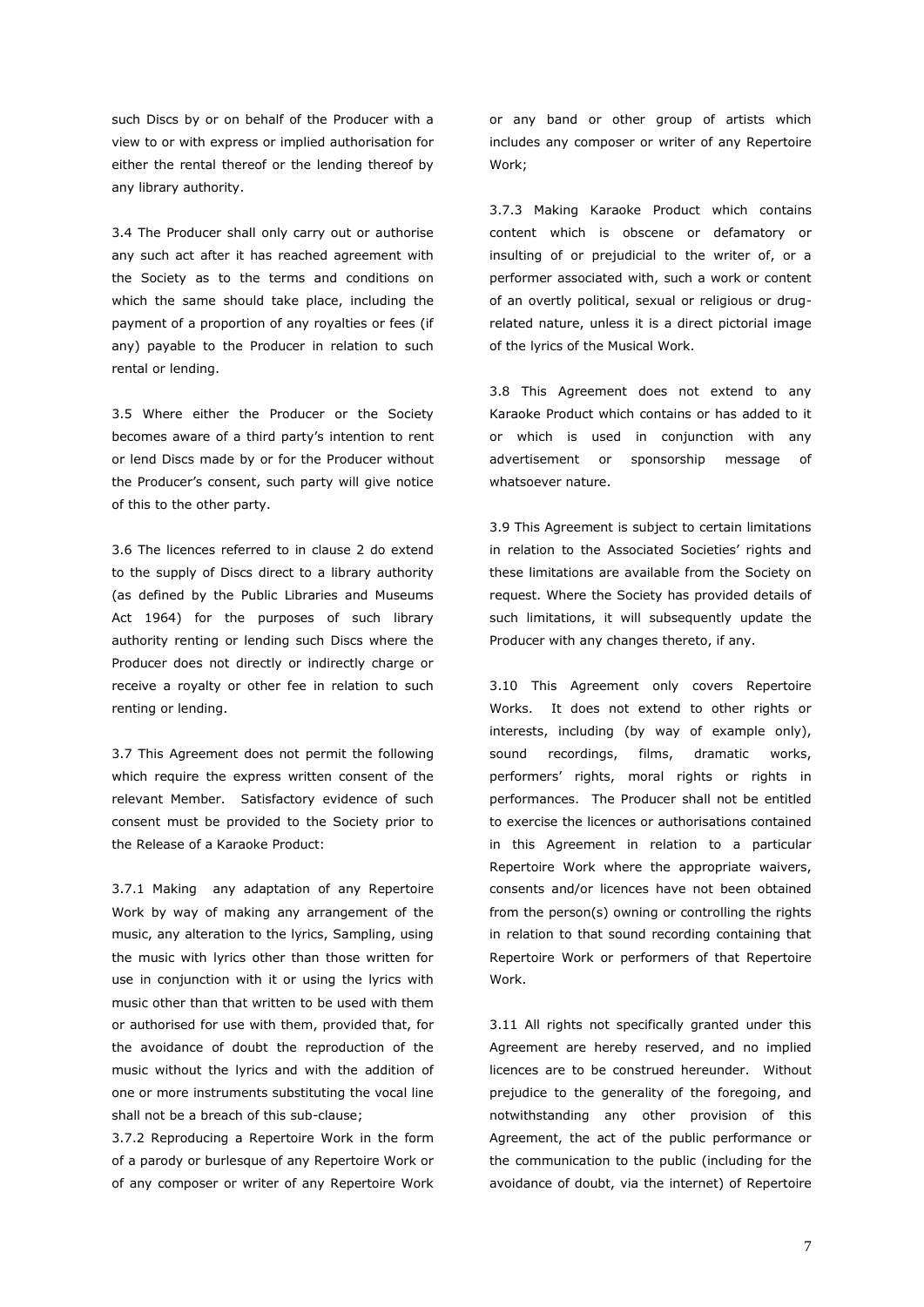Works is not licensed hereunder. Such a licence must be obtained in the UK from the Performing Right Society Limited, and elsewhere from the relevant performing right society in the relevant country.

3.12 Nothing in this clause 3 shall:

3.12.1 remove the obligation of the Producer to obtain appropriate licences for the use of Repertoire Works, the use of which is not covered by this Agreement; or

3.12.2 remove the obligation of the Producer to obtain all necessary licences in relation to any Musical Work which is not, or to the extent that it is not, a Repertoire Work, and no licence is granted under this Agreement in relation thereto.

3.13 No Repertoire Work may be used in such a way as to imply approval or endorsement by the writer of, or a performer associated with, such a Repertoire Work, or of the content of the Karaoke Product or the part of the Karaoke Product which includes the Repertoire Work, unless the relevant Member has specifically consented thereto for the purposes of this Agreement.

Without prejudice to the generality of the above, any Karaoke Product will be deemed to be in breach of this clause (unless the relevant Member has specifically consented thereto for the purposes of this Agreement), if:

(a) the product title names featured artists or groups and/or featured composer(s)/writer(s), and/or

(b) the packaging or supporting campaign for any product names or graphically depicts featured artists or groups and/or featured composer(s)/writer(s), and/or

(c) the Karaoke Product includes content depicting an artist(s) associated with one or more Repertoire Works included on such Karaoke Product (unless the artist(s) or the artist(s)'s management has consented thereto).

3.14 Subject to clause 4.3, this Agreement applies to Karaoke Product which is manufactured and Released after the Commencement Date and to Karaoke Product notified to the Society and/or manufactured prior to the Commencement Date (including, in the case of manufacture prior to the Commencement Date, such manufacture pursuant to a previous licence between MCPS and the Producer) but shipped after the Commencement Date provided such product would otherwise fall within the terms of this Agreement. However, the territorial restrictions on the distribution of Karaoke Product notified under a prior agreement between the Producer and the Society and which are manufactured prior to 1 July 2010 shall, until 31 December 2010, be those set out in that prior agreement and not this Agreement. Therefore, any Karaoke Product (i) manufactured following 1 July 2010 or (ii) manufactured before 1 July 2010 but distributed after 31 December 2010, shall only be licensed by the Society to the extent they are distributed in accordance with the territorial restrictions contained in this Agreement, whether or not such product was originally notified to the Society under this Agreement or a prior agreement.

3.15 Nothing in this Agreement affects the moral rights of authors of Repertoire Works whether subsisting in the United Kingdom or any other territory.

3.16 The Licensee acknowledges that separate permissions may need to be obtained in addition to those granted under this Agreement, in relation to Karaoke Product Released and/or distributed outside of the United Kingdom, where such Karaoke Product includes Repertoire Works which do not originate from the United Kingdom or United States of America.

### **4. PRIOR APPROVAL AND EXCLUDED REPERTOIRE**

4.1 The Producer must obtain the express written prior approval of the Society for the Release of Single Artist Karaoke Product or products falling within clause 3.13 containing Repertoire Works. The procedure relating to such prior approval is set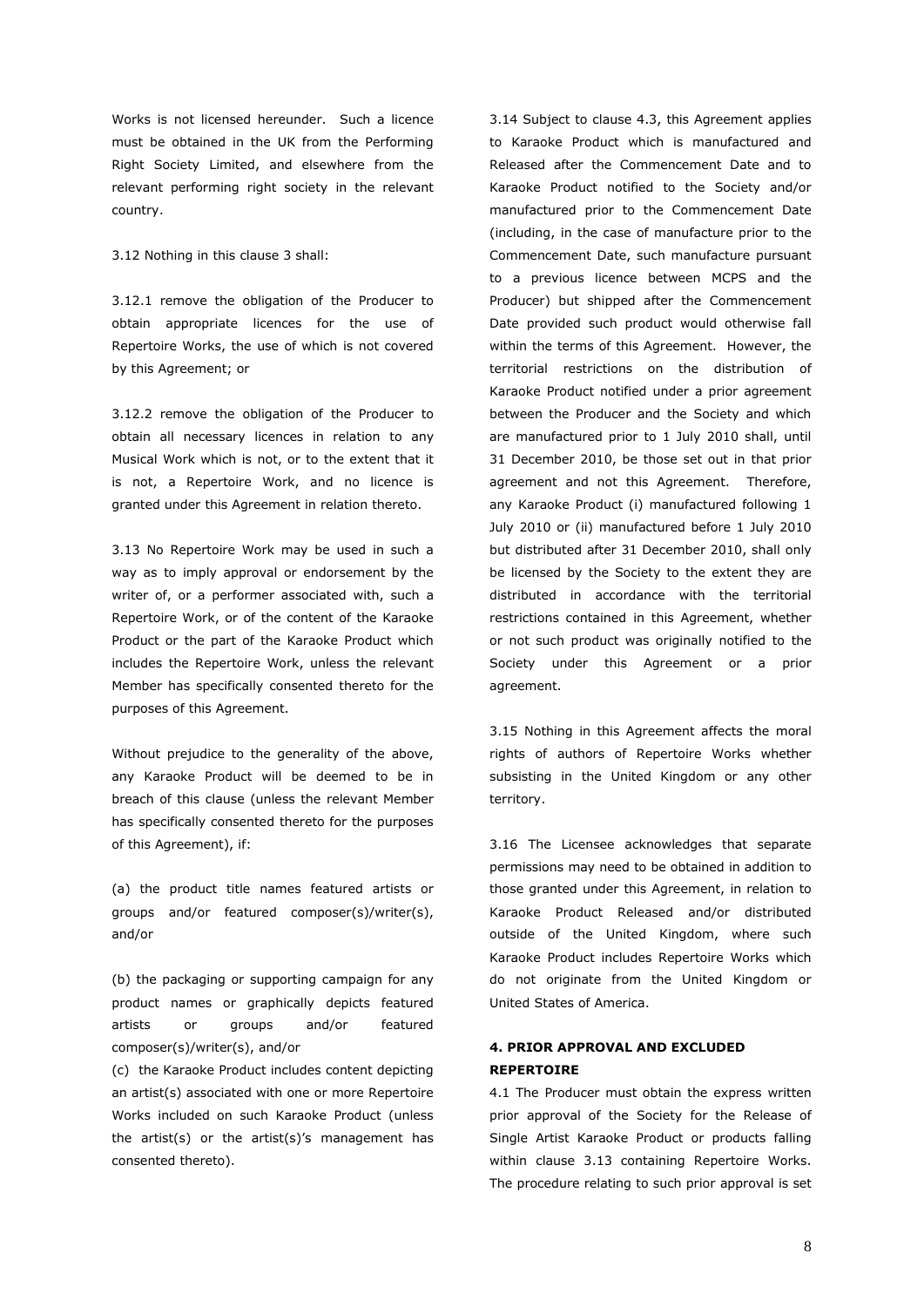out in clause 16.

4.2 Where the Producer wishes to manufacture and Release a Karaoke Product which comprises Repertoire Works 50% or more of which are owned or controlled in the United Kingdom by a single publisher or group of affiliated publishers who has/have opted out of this Agreement, such Repertoire Works (the "Predominant Works") are not licensable under this Agreement and the Producer must obtain the appropriate licence(s) from the relevant rights owner(s). Following the provision by the Producer to the Society of a Notification of Intended Release pursuant to clause 16, the Society will notify the Producer whether the relevant Karaoke Product includes Predominant Works. If it does, MCPS will still be able to license under this Agreement Repertoire Works which are not Predominant Works but the Society will not progress the processing of the Notification of Intended Release in respect of such Repertoire Works pursuant to clause 16 until the Producer has obtained the appropriate licence(s) in respect of the Predominant Works. The Society reserves the right to request that the Producer provides to the Society reasonable evidence of having obtained such licence(s).

4.3 Clause 4.2 does not apply in respect of Karaoke Product notified by the Producer to the Society under a prior agreement between the Producer and the Society.

#### **5. LABELS TO WHICH AGREEMENT APPLIES**

5.1 This Agreement covers all Karaoke Product Released by the Producer which bear the trade mark(s), trade name(s) or label(s) notified by the Producer to the Society in its application for this Agreement.

5.2 This Agreement shall be extended to Karaoke Product bearing any new trade mark or trade name or issued on a new label which the Producer may hereafter exploit, provided that the Producer has given the Society advance written notice that it intends to exploit such trade mark, trade name or label. If another producer having a contract with the Society in the same terms as this

Agreement has already given notice to the Society that it is using the same trade mark, trade name or label, the Society shall notify the Producer.

5.3 This Agreement may also, upon prior written notice from the Producer to the Society, be extended to Karaoke Product bearing any existing trade mark or trade name or issued on any existing label not referred to in the Producer's application to the Society for this Agreement. However, the licences shall not be so extended where both:

5.3.1 the Producer has acquired the right not only to exploit the trade mark, trade name or label, but also to make and distribute recordings previously available under that trade mark, trade name or label; and

5.3.2 any royalties payable to the Society or any of its Members or to any Associated Society in relation to Karaoke Product previously issued bearing such trade mark or trade name or on such label remain unpaid.

5.4 The Producer is responsible for ensuring that it has the right to issue Karaoke Product bearing the trade mark, trade name or on the label which it notifies to the Society under the above provisions. The Producer will indemnify the Society and its Members against any valid claims made against the Society and which relate to the Society having granted consent under this Agreement to the making and Release of Karaoke Product bearing any such trade mark, trade name or label.

5.5 Where both the Producer and another producer are exploiting Karaoke Product bearing the same trade mark or trade name or using the same label, this Agreement shall only apply to the Karaoke Product bearing that trade mark, trade name or on that label which have been made or Released by or for the Producer.

#### **6. FIRST RECORDINGS**

6.1 Where a Karaoke Product contains a Repertoire Work(s) which has not previously been recorded or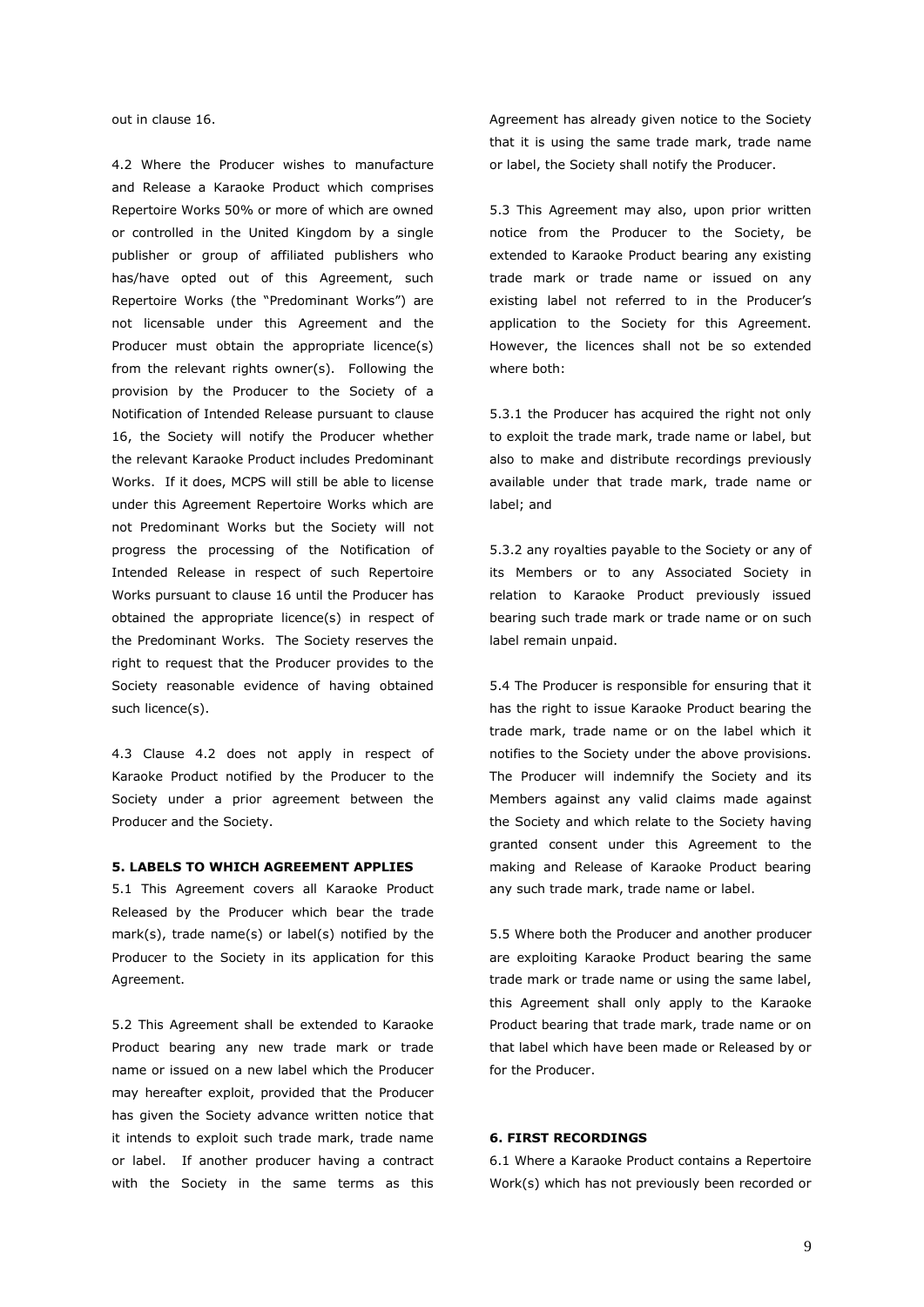where an audio or audio-visual sound carrier containing such Repertoire Work has not been manufactured in or imported into the EU, this Agreement shall not apply until ownership of such Repertoire Works has been established and consents have been obtained from the person entitled to give such consents.

6.2 The Producer shall be deemed to have applied for such consent from the Society when it follows the procedure set out in clause 16. Alternatively, such consent may be applied for either from the Society or direct from the relevant Member(s). Where the Producer obtains consent direct from the Member(s), the Producer shall, when submitting the Notification of Intended Release (or label copy, subject to approval by the Society in accordance with clause 16.5) to the Society as referred to in clause 16, send with it a copy of the completed and signed consent.

#### **7. ROYALTIES PAYABLE**

7.1. Save as otherwise provided herein, the Producer shall pay to the Society in relation to each Karaoke Product, the royalties set out in this clause. Subject to sub-clauses 7.3, 7.4 and 7.5, the appropriate royalty shall be applied to the Published Dealer Price applicable to the relevant Karaoke Product in the relevant Quarter on the day of the Shipment of the Karaoke Product from the Warehouse.

7.2 The royalty rate shall be 12% of Published Dealer Price multiplied by the MCPS Claim.

7.3 Where the Producer has not published a Published Dealer Price in relation to the Karaoke Product, but the Producer has published a Retail Price in relation thereto, the royalty shall be calculated at 10% of the Retail Price of the Karaoke Product multiplied by the sum of the MCPS Claim applicable on the day of Shipment of the Karaoke Product from the Warehouse.

7.4 When a Karaoke Product is sold as part of a Bundle the royalty rate shall be applied to the Published Dealer Price for such Bundle unless varied by the Society subsequent to good faith discussions with the Producer.

7.5 If the Producer is unable to show at the time the royalty is due that there was in force on the Shipment date a Published Dealer Price or Retail Price (as the case may be) applicable to such a Karaoke Product, the royalty shall be fixed by the Society on the basis of the price most generally used by other producers in the United Kingdom for a comparable Karaoke Product.

7.6 The royalty referred to in clauses 7.2 and 7.3 is inclusive of the synchronisation fee in relation to the Repertoire Works appearing on the Karaoke Product.

7.7 The royalty referred to in this clause 7 accrues on the day of Shipment.

7.8 In relation to Karaoke Product Released and or distributed outside of the United Kingdom, the Society reserves the right, on three months notice, to require the Producer to pay royalties according to the standard licence for Karaoke Product applicable in the relevant country.

#### **8. TAXES**

8.1 Before calculating the royalties payable on the Karaoke Product, Value Added Tax (or, any similar tax included in the royalty base price) shall be excluded.

8.2 No other tax which forms part of the relevant price shall be deducted therefrom prior to calculation of the royalty.

8.3 The Producer shall pay VAT at the rate or rates from time to time in force on any royalties payable in respect of licences granted under this Agreement.

#### **9. RETURNS**

9.1 When calculating the royalties due at the end of a Quarter in relation to a Karaoke Product by Relevant Format and Catalogue Number, the number of Returns from a given country during that Quarter of the same Karaoke Product by Relevant Format and Catalogue Number may be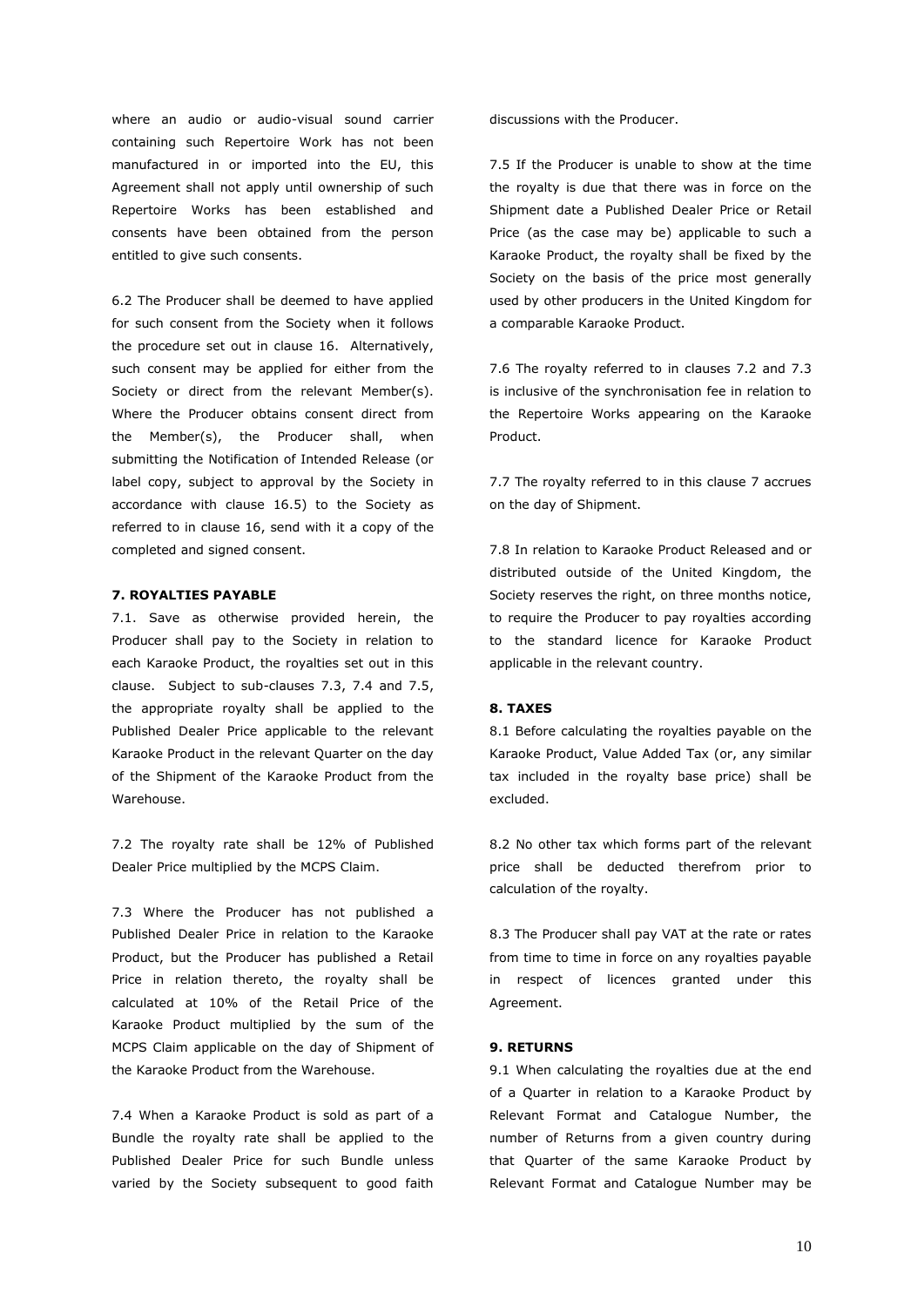deducted from the gross Shipments thereof to that same country. For the avoidance of doubt, Returns may only be applied against gross Shipments in the same country; excess Returns from one country may not be applied against gross Shipments in any other country.

9.2 The Producer may carry forward any negative number of Shipments to any particular country and in relation to a particular Relevant Format and Catalogue Number in one Quarter against any Shipments to the same country of the same Relevant Format and Catalogue Number in any subsequent Quarter.

9.3 The Producer shall not be entitled to any form of refund for royalties already paid except as specifically set out in this Agreement.

#### **10. RETENTIONS AGAINST RETURNS**

10.1 The following retention provisions will apply from the beginning of the 3rd Quarter of 2005 for all Karaoke Product Released prior to that date and subsequently, in relation to Karaoke Products which are New Releases or Re-Releases and shall be applied separately in relation to each Relevant Format and country of Shipment thereof:

10.1.1 in relation to the Quarter in which copies of the New Release or Re-Release (as the case may be) were first Released, the royalties payable on 10% of the Net Shipments during that Quarter may be retained against any possible Returns;

10.1.2 in relation separately to each of the following three Quarters, the royalties payable on 10% of the Net Shipments during the relevant Quarter may be retained against any possible Returns;

10.1.3 reconciliation must be effected in the 5th Quarter and a Reconciliation Statement delivered to the Society together with the Statement of Shipments relating to the 5th Quarter; and

10.1.4 the balance of royalties due to the Society (if any) shall be accounted for in the same manner and paid at the same time as the other royalties due in respect of the 5th Quarter.

10.2 The following retention provisions apply in relation to Karaoke Product which is Television Promoted Karaoke Product, whether or not they are New Releases or Re-Releases, but in substitution for those set out in clause 10.1 if they are New Releases or Re-Releases, and shall be applied separately in relation to each Relevant Format thereof:

10.2.1 in relation to the Quarter either in which copies of the Television Promoted Karaoke Product were first Released or the Disc first qualified as a Television Promoted Karaoke Product (whichever is the later), the royalties payable on 25% of the Net Shipments during that Quarter may be retained against any possible Returns;

10.2.2 in relation to the following Quarter, the royalties payable on 25% of the Net Shipments during that Quarter may be retained against any possible Returns;

10.2.3 in relation to each of the following two Quarters, the royalties payable on 10% of the Net Shipments during the relevant Quarter may be retained against any possible Returns;

10.2.4 reconciliation must be effected in the 5th Quarter and a Reconciliation Statement delivered to the Society together with the Statement of Shipments relating to the 5th Quarter; and

10.2.5 the balance of royalties due to the Society (if any) shall be accounted for in the same manner and paid at the same time as the other royalties due in respect of the 5th Quarter.

10.3 No retention may be claimed until the Producer has demonstrated to the Society's reasonable satisfaction that it is able to operate the relevant provisions in a timely and accurate manner. Where there is a dispute between the Society and the Producer as to whether this is so, the Producer may elect to have the matter decided by the Industry Panel.

10.4 No royalties may be retained by the Producer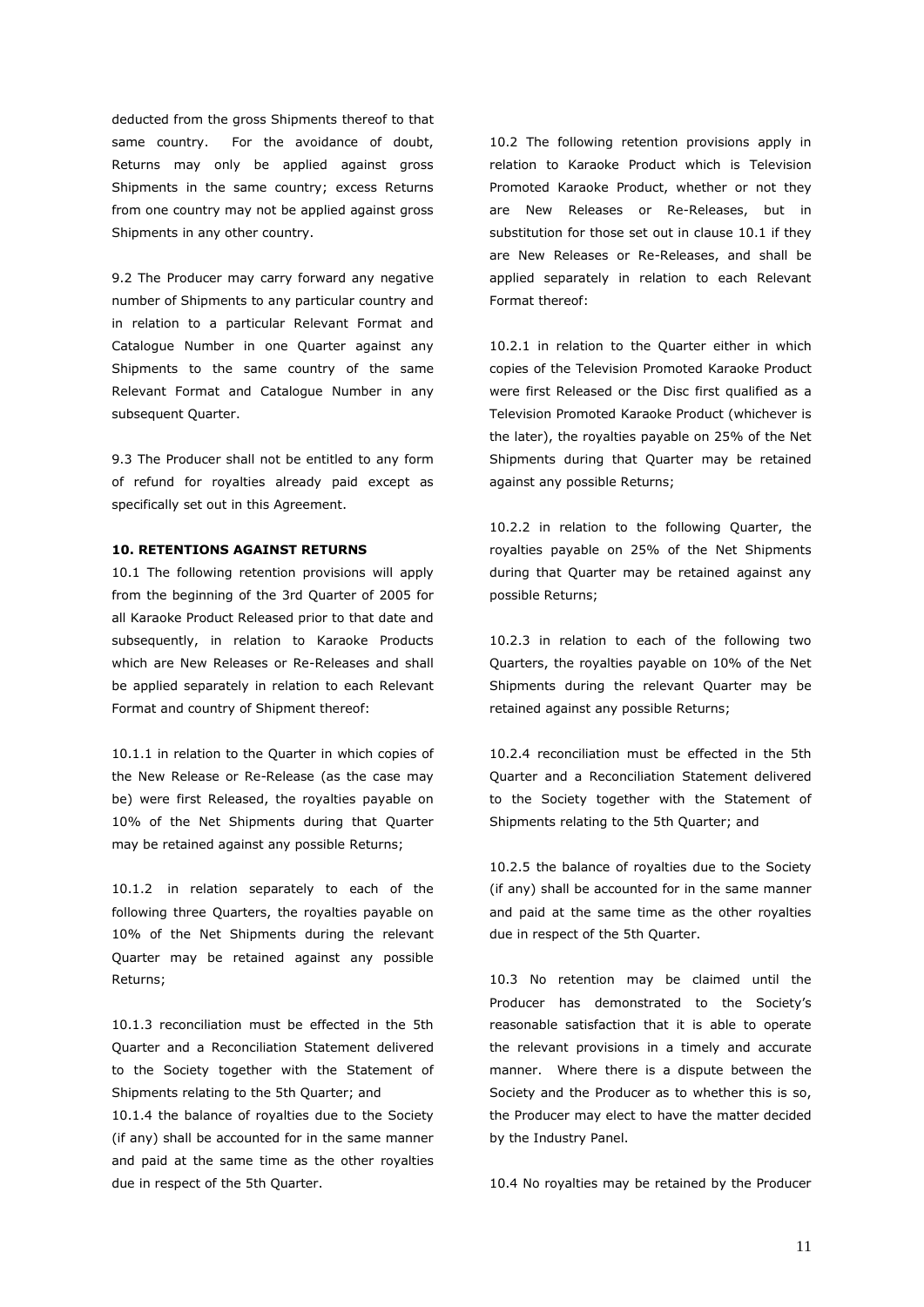except as expressly set out in this Agreement.

#### **11. DELETIONS**

11.1 Where at least 6 months after the date of first Release, the Producer deletes a Karaoke Product from its catalogue, and thereafter sells or authorises the sale of its remaining stock of Karaoke Product to one or more independent buyers on an arm's length basis, the royalty provisions set out in this clause shall apply in substitution for those referred to above.

11.2 The royalties payable in relation to such Karaoke Product shall be 10% of the gross price charged to the buyer(s) thereof with no deduction other than any appropriate duties or taxes provided for in clause 8.

11.3 The total number of Shipments of a particular Relevant Format in relation to which the Producer may apply this provision in each calendar year shall not exceed 5% of the total number of Shipments of the Producer containing one or more Repertoire Works during the preceding calendar year.

11.4 None of the provisions of this Agreement relating to Returns (nor for the avoidance of doubt those relating to any retention against Returns) shall apply in relation to such sales.

11.5 The Producer shall not manufacture Karaoke Product solely for the purpose of benefiting from these provisions.

#### **12. NOTICES AND CREDITS**

12.1 Each Disc forming part of a Karaoke Product shall bear the capitalised initials "MCPS", of reasonable size surrounded by a box, in a prominent position.

12.2 A notice to the following effect shall appear on the label of each Disc comprising a Karaoke Product:

"ALL RIGHTS OF THE PRODUCER AND OF THE OWNER OF THE MUSICAL WORKS REPRODUCED RESERVED. FOR KARAOKE USE ONLY. UNAUTHORISED COPYING, HIRING, LENDING, PUBLIC PERFORMANCE AND COMMUNICATION TO THE PUBLIC OF THIS DISC PROHIBITED."

#### **13. SUPPLY OF INFORMATION**

13.1 The Producer shall on entering into this Agreement, and during its continuance, supply to the Society the following documents without charge as soon as possible following the publication or issue thereof:

13.1.1 two copies of all catalogues, supplements to catalogues and lists or notifications of New Releases and Re-Releases; and

13.1.2 two copies of each list of Published Dealer Prices or Retail Prices each amendment or addition thereto.

13.2 The Producer shall also furnish the Society free of charge with:

13.2.1 one copy (which shall be exempt from royalty payment) of any Karaoke Product; and

13.2.2 one copy of the sleeve, insert or other packaging relating to any Karaoke Product.

13.3 The Producer must notify the Society immediately of any Karaoke Product which it deletes from its catalogue.

13.4 The Producer must also supply the Society with any further information or documentation in its possession, power, custody or control (and use its best endeavours to supply the Society with any further information or documentation not in its possession, power, custody or control) reasonably requested by the Society at any time, in order to enable the Society to verify the Musical Work(s) which are or will be reproduced in any Karaoke Product made and/or distributed by or for the Producer or its Co-Exploitants or to verify that the Producer is abiding by the terms and conditions of this Agreement.

#### **14. THIRD PARTY OBLIGATIONS**

14.1 If the Producer undertakes or arranges the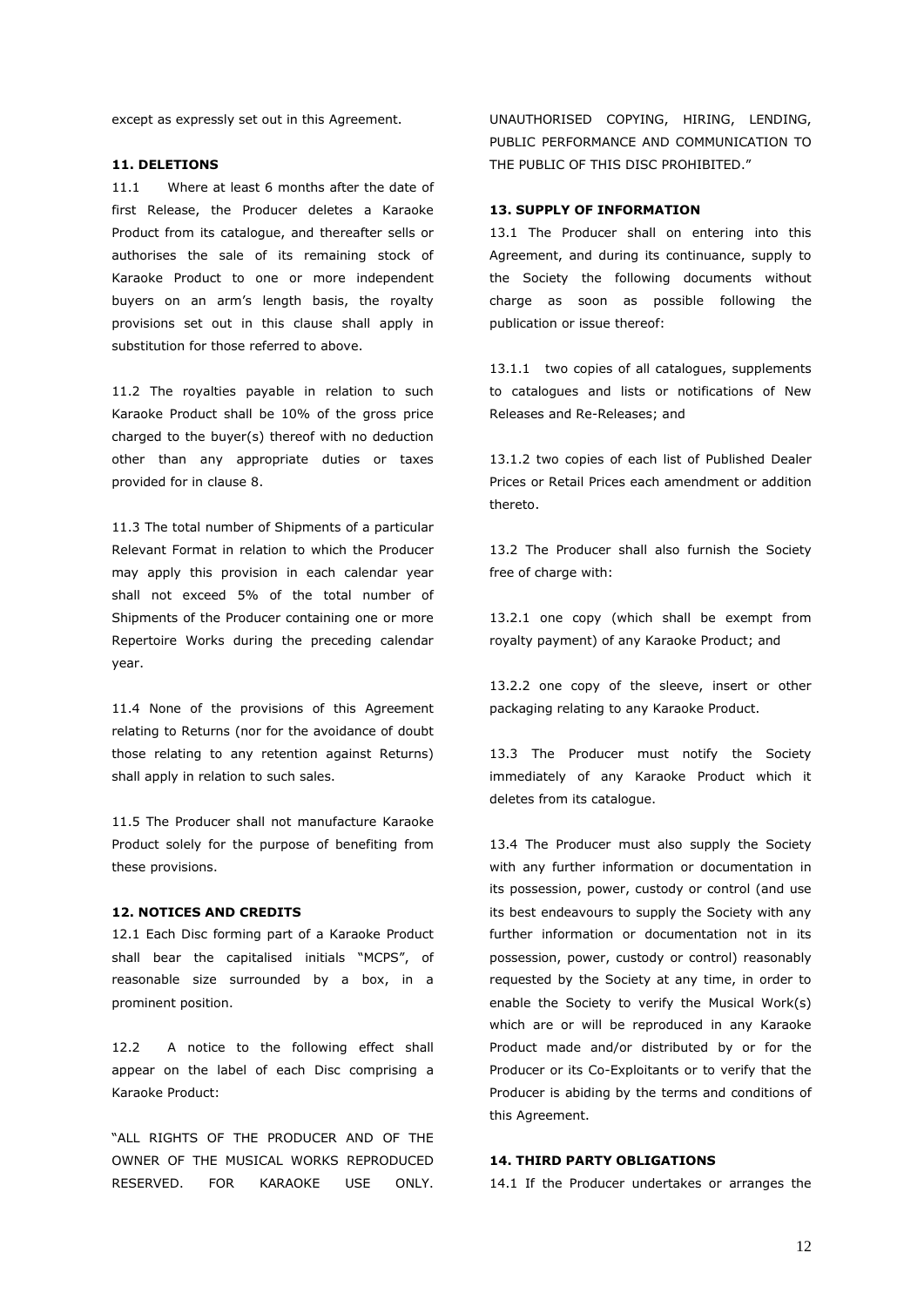manufacture of Karaoke Product for any other party (whether a third party, a licensee or affiliate) and/or acts as a distributor on behalf of a third party, the Producer must inform the Society in writing of the identity of that party.

14.2 On compliance with clause 14.1, the Society confirms that it will not seek to recover royalties from or pursue any other remedy against the Producer in relation to such Karaoke Product, subject to the provisions of clause 14.4, unless it is notified by the third party and is satisfied that, as between the Producer and that third party, the Producer has the obligation to obtain licences for Musical Works (including Repertoire Works) included on Karaoke Product Released (or intended to be so Released) for sale or subsequent rental to the public.

14.3 The Producer hereby agrees that it will not undertake or arrange the manufacture of Karaoke Product reproducing one or more Repertoire Works for any third party which either:

14.3.1 does not have a current agreement with the Society (in this form) unless the Society has expressly authorised the Producer to carry out or arrange the same, such authorisation not to be unreasonably withheld or delayed; or

14.3.2 is in material breach of such an agreement, if the Society has notified the Producer of that breach and required the Producer to cease undertaking or arranging such pressing until such breach is rectified.

14.4 The Producer agrees that it will bear joint responsibility with the third party for any manufacture and/or distribution carried out in contravention of clause 14.3.

14.5 In all cases, the Producer shall use its best endeavours to ensure that the Society has every facility for checking manufacture undertaken or arranged for third parties. Where the relevant Karaoke Product reproduces one or more Repertoire Works, the Producer shall send to the Society copies of the relevant delivery or despatch

notes or equivalent documentation including but not limited to the Catalogue Number, the quantities despatched and the name and address of the person, firm or company to whom they were despatched.

#### **15. CO-EXPLOITANTS**

15.1 The Producer shall use its best endeavours to procure that its Co-Exploitants:

15.1.1 at no time act or fail to act in such a way as would cause the Producer to be in breach of this Agreement; and

15.1.2 co-operate fully with the Society and its representatives in the application of this Agreement.

### **16. APPROVALS PROCEDURE AND NOTIFICATIONS OF INTENDED RELEASE**

16.1 Where prior approval is required for a Karaoke Product (pursuant to clause 4.1), the Producer shall deliver to the Society, not less than 28 days before the Producer intends to Release (whether a New Release or a Re-Release) the Karaoke Product, a Notification of Intended Release in the form prescribed in Appendix 2 to this Agreement, and shall mark the required field in respect of prior approval on such Notification of Intended Release.

16.2 Where prior approval is not required for a Karaoke Product (pursuant to clause 4.1), the Producer shall deliver to the Society, not less than 28 days before the Producer intends to Release (whether a New Release or a Re-Release) a Karaoke Product, a Notification of Intended Release in the form prescribed in Appendix 2 to this Agreement.

16.3 The minimum information the Producer is required to provide pursuant to clauses 16.1 and 16.2 is as follows:

16.3.1 the Producer's name, address and contact details;

16.3.2 the Society's customer account number;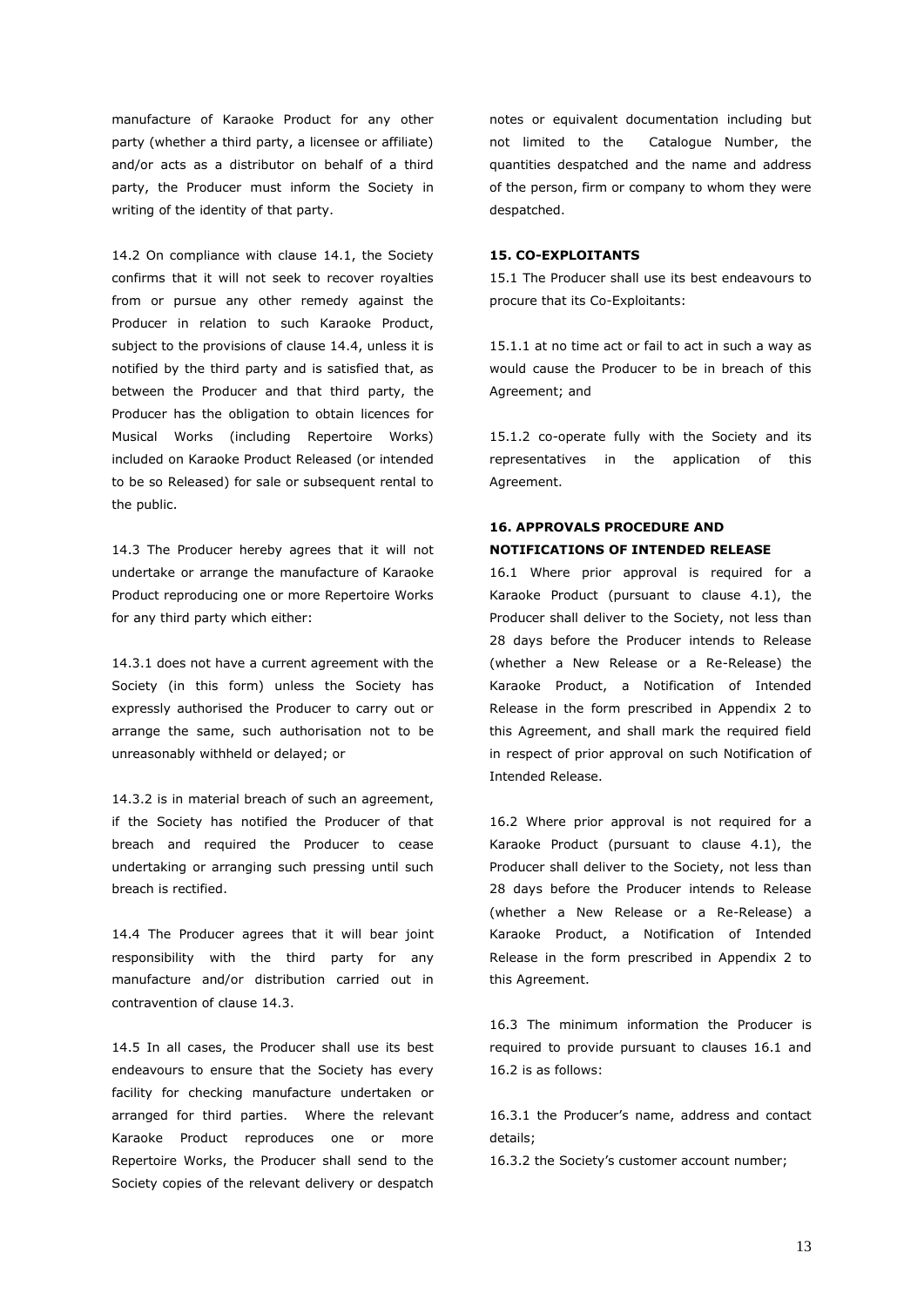16.3.3 the label of the Producer on which the Karaoke Product will appear;

16.3.4 the title of the Karaoke Product;

16.3.5 the Catalogue Number;

16.3.6 the Catalogue Number(s) previously released under (if applicable);

16.3.7 the International Sound Recording Code (ISRC) (where available);

16.3.8 the barcode of the Karaoke Product;

16.3.9 the scheduled Release date;

16.3.10 the number of Discs comprising a Karaoke Product, i.e. if double pack, boxed set etc;

16.3.11 the Relevant Format of the Karaoke Product(s);

16.3.12 the Published Dealer Price or the Retail Price as applicable

16.3.13 the titles of the Musical Works;

16.3.14 the duration of each Musical Work;

16.3.15 the Track sequence number;

16.3.16 the manufacturer's name, address and contact details;

16.3.17 the first distributor's name, address and contact details;

16.3.18 the writer/composer/arranger of each Musical Work;

16.3.19 the copyright owner/publisher, where available;

16.3.20 the recording artist of each Musical Work, where available; and

16.3.21 whether each Karaoke Product is subject to prior approval pursuant to clause 4 of this Agreement.

16.4 The Notification of Intended Release shall be delivered to the Society in electronic (Word) based format (in the format attached at Appendix 2)

16.5 The Society will accept the Producer's label copy instead of a Notification of Intended Release provided that it contains the required information and is in a form approved by the Society.

16.6 The Society shall process the Notification of Intended Release and send notification to the Producer of the following information within 28 working days where clause 16.1 applies and within 7 working days where clause 16.2 applies following receipt of the accurate and properly completed Notification of Intended Release:

16.6.1 the royalty percentage per Track;

16.6.2 any category referred to in clause 16.11

16.6.3 in relation to each Musical Work referred to in the notification for which the Society is making a claim, whether or not consent is being refused by reason of such a limitation or restriction as is referred to in clauses 3.9 and 6 and the identity of the Member refusing that consent.

The notification by the Society under this clause 16.6 shall constitute the formal licence for the Karaoke Product referred to in clause 2.1 though, for the avoidance of doubt, such licence shall be subject to the terms and conditions of this Agreement.

16.7 A new Notification of Intended Release must be delivered to the Society in the event of any material change to the information referred to in clause 16.3. The Producer must also promptly notify the Society if it subsequently decides not to release the relevant Karaoke Product.

16.8 Subject to clause 16.9 below, this Agreement shall apply in respect of every Musical Work within a Karaoke Product which is in fact a Repertoire Work, and any licences granted under this Agreement shall take effect even if the Society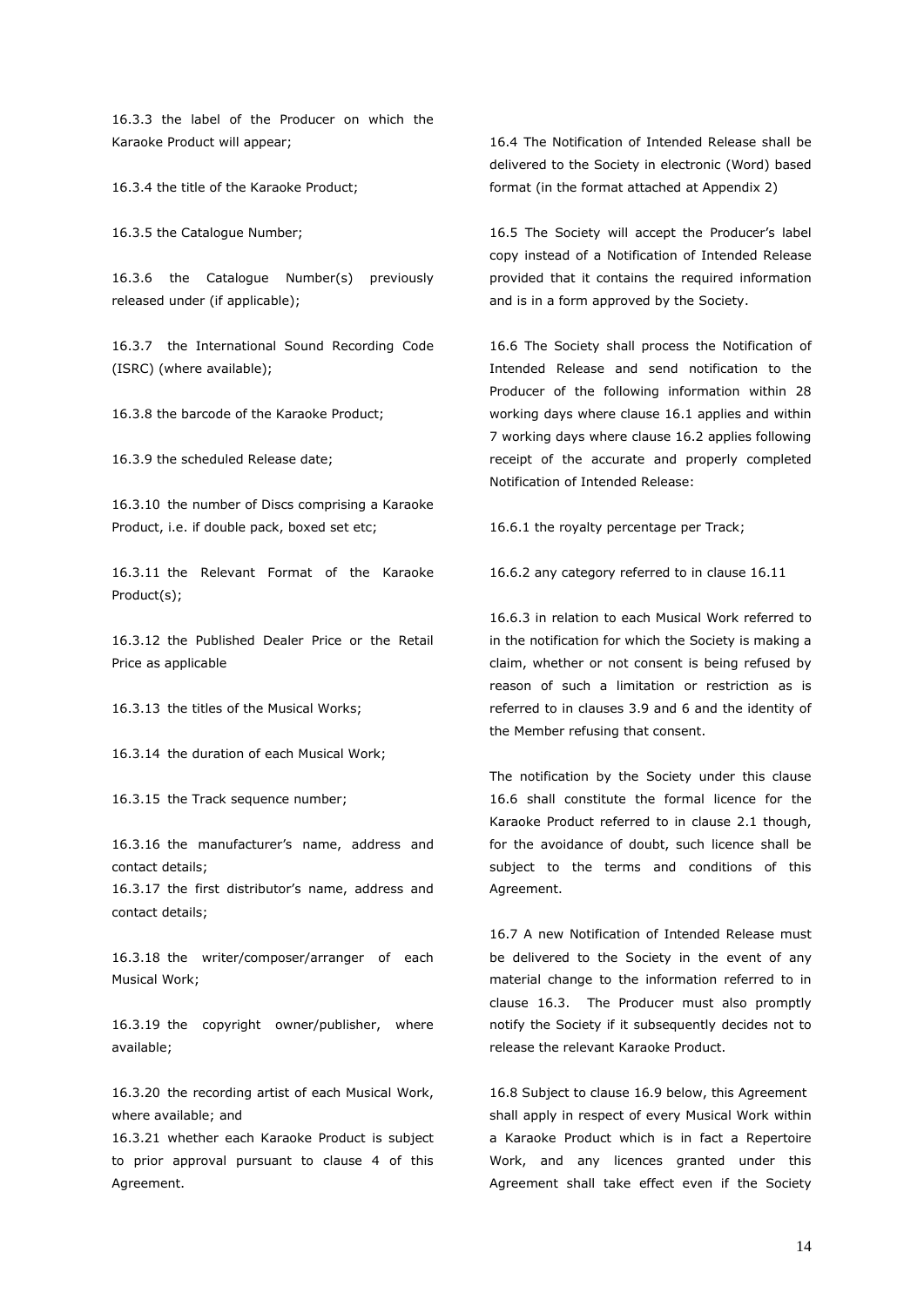notifies the Producer that such Repertoire Work falls into one of the categories set out in clause 16.11 below.

16.9 In relation to the rights reserved as referred to in clause 3.7, this Agreement shall not apply until all the relevant Members or Associated Society Members owning or controlling the rights in the relevant Musical Work(s) have consented to the grant of a licence in accordance with this Agreement.

16.10 Where there are joint owners of a Musical Work, and the Society does not represent all the parties owning or controlling the rights in such Musical Work, any licence granted by the Society is not a licence for the joint owner(s) whom the Society does not represent.

16.11 The categories referred to in clauses 16.6.2 and 16.8 are:

16.11.1 NS (non-member);

16.11.2 SAI (copyright status not known at present);

16.11.3 PAI (copyright owner not known at present); and

16.11.4 Public Domain Work.

16.12 Where the Society has notified the Producer that a Musical Work is in whole or in part a Repertoire Work, and subsequently such Musical Work or a share in such Musical Work or an interest therein ceases to be a Repertoire Work (either because the relevant Member has ceased to be a Member or because the copyright in such Musical Work or an interest therein has been transferred or reverted to a non-member), then the Society shall promptly notify the Producer unless the Karaoke Product in which the Musical Work was reproduced has been deleted from the Producer's catalogue.

16.13 The Producer shall procure that each Karaoke Product is given a unique Catalogue

Number applicable only to Karaoke Product with the same production and Relevant Format.

16.14 Without prejudice to the rights of either party hereto in respect of any breaches of this Agreement, where the Society expressly notifies the Producer pursuant to a specific obligation hereunder that a particular Musical Work (in whole or part) is a Repertoire Work and such notification is incorrect in this respect, the Society shall indemnify the Producer against any liability for damages or costs which the Producer may reasonably incur in reasonable reliance upon such information having been correct. For the avoidance of doubt, the Producer shall not be entitled to continue to rely on such notification where it has notice from any party that such notification was or may have been incorrect. This indemnity shall not apply where the incorrectness of such notification was consequential upon the Producer having supplied incorrect, incomplete or misleading information. For the avoidance of doubt, the foregoing indemnity does not extend to any claim by any party that a copyright musical work properly licensed under this Scheme infringes some other copyright Musical Work.

#### **17. STATEMENTS OF SHIPMENTS**

17.1 At the end of each Quarter the Society shall prepare and send to the Producer a Statement of Shipments (as set out in Appendix 3)

17.2 The fully and accurately completed Statement of Shipments shall be returned by the Producer to the Society no later than by close of business on the 30th day following the end of the relevant Quarter (by way of example, the statement in relation to the first Quarter in each year shall be delivered on or before April 30th of that year). The Producer shall indicate when returning the Statement of Shipments the gross Shipments for each Karaoke Product during the relevant Quarter, the Published Dealer Price for each Karaoke Product and details of any retentions made by the Producer under clause 10.

17.3 On receipt of the Statement of Shipments from the Producer, the Society will issue an invoice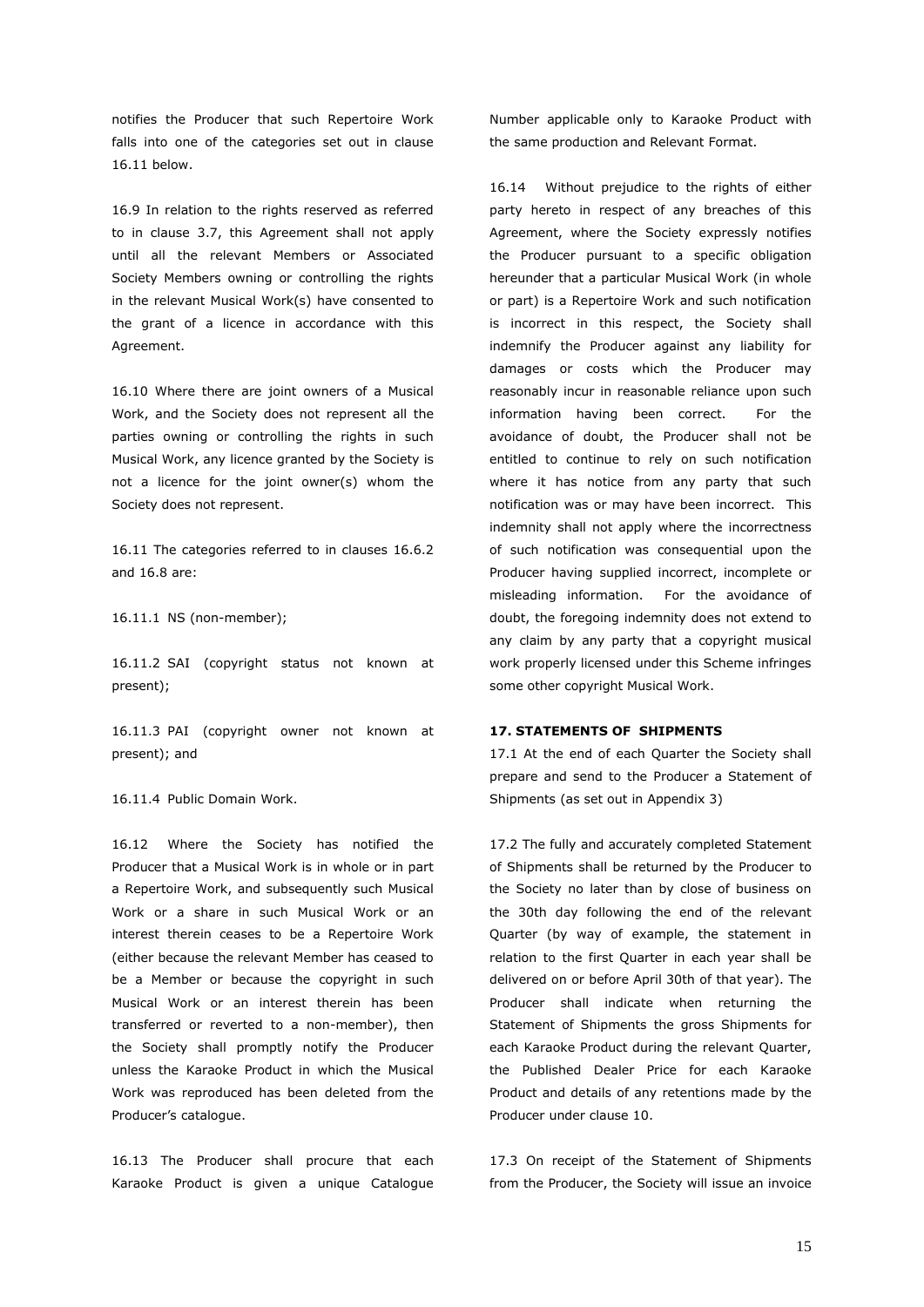as set out in clause 18 below.

#### **18 ACCOUNTING PERIOD AND PAYMENTS**

18.1 On receipt of the Statement of Shipments the Society will process the information included therein, and will prepare royalty statements in relation thereto.

18.2 The Society will deliver to the Producer such royalty statements and invoices in relation to the royalties payable thereunder no later than close of business on the 38th day following the end of the Relevant Quarter.

18.3 The Society will procure that each invoice indicates the details of the account to which the monies should be transferred. Save in the case of and to the extent of any manifest error, the Producer shall pay the invoices (including the VAT element thereof) to the Society, by irrevocable bank transfer by close of business on the 45th day following the end of the Quarter.

18.4 Non-payment or repeated late payment of the royalties due under clause 7 constitutes a material breach of this Agreement.

#### **19. COPYRIGHT CONTROL ACCOUNT**

19.1 The Producer shall maintain an interestbearing Copyright Control Account, and shall pay into such Account in relation to any Musical Work or interest therein which has been designated by the Society as PAI or SAI a sum equal to the royalties which would have been payable under this Agreement had such Musical Work been designated as a Repertoire Work. The Producer shall continue to pay royalties in relation to that Musical Work or interest therein into that account until it has discovered the person, firm or company entitled to the relevant royalties, or until the Society notifies the Producer that the Musical Work or interest is a Repertoire Work.

19.2 Where a third party (not being a Member or an Associated Society Member) claims the right to grant a licence in relation to a Musical Work or interest therein which remains designated by the Society as SAI or PAI:

19.2.1 the Producer shall notify the Society in writing within 7 days of such claim; and

19.2.2 at the same time as giving such notice, the Producer may require the Society to investigate the position, and notify the Producer within 3 months of receipt of such notification whether the Society claims that the relevant rights are controlled by a Member or a non-member. In default of the Society so notifying the Producer, the relevant Musical Work or interest therein shall be deemed to be of non-member status, and the Society shall then have no right to claim any royalties which are subsequently paid to the third party by the Producer, unless such royalties were paid to the third party after the Society has made a new claim in relation to the relevant Musical Work or interest therein.

19.3 Nothing in this Agreement shall prevent the Producer, at its own risk, in good faith paying royalties arising in relation to a Musical Work or interest therein which remains designated by the Society as SAI or PAI to a bona fide third party which is not a Member or an Associated Society Member claiming the same provided that the Producer shall where possible give 7 days prior notice of its intention so to do to the Society.

#### **20. DISPUTES**

20.1 Where the Society at any time notifies the Producer that a Musical Work or interest therein is a Repertoire Work, and subsequently either the Producer or the Society receives notice that a third party claims the relevant rights therein, and/or the royalties arising in relation thereto, the party receiving such notice shall notify the other party in writing within 7 days of receipt thereof.

20.2 In any circumstances where both the Society and a third party not being a Member or an Associated Society Member make a claim against the Producer in relation to the same Musical Work or the same interest in a Musical Work, the Producer shall pay the royalties relating to that Musical Work or interest therein (calculated in accordance with this Agreement) into an interest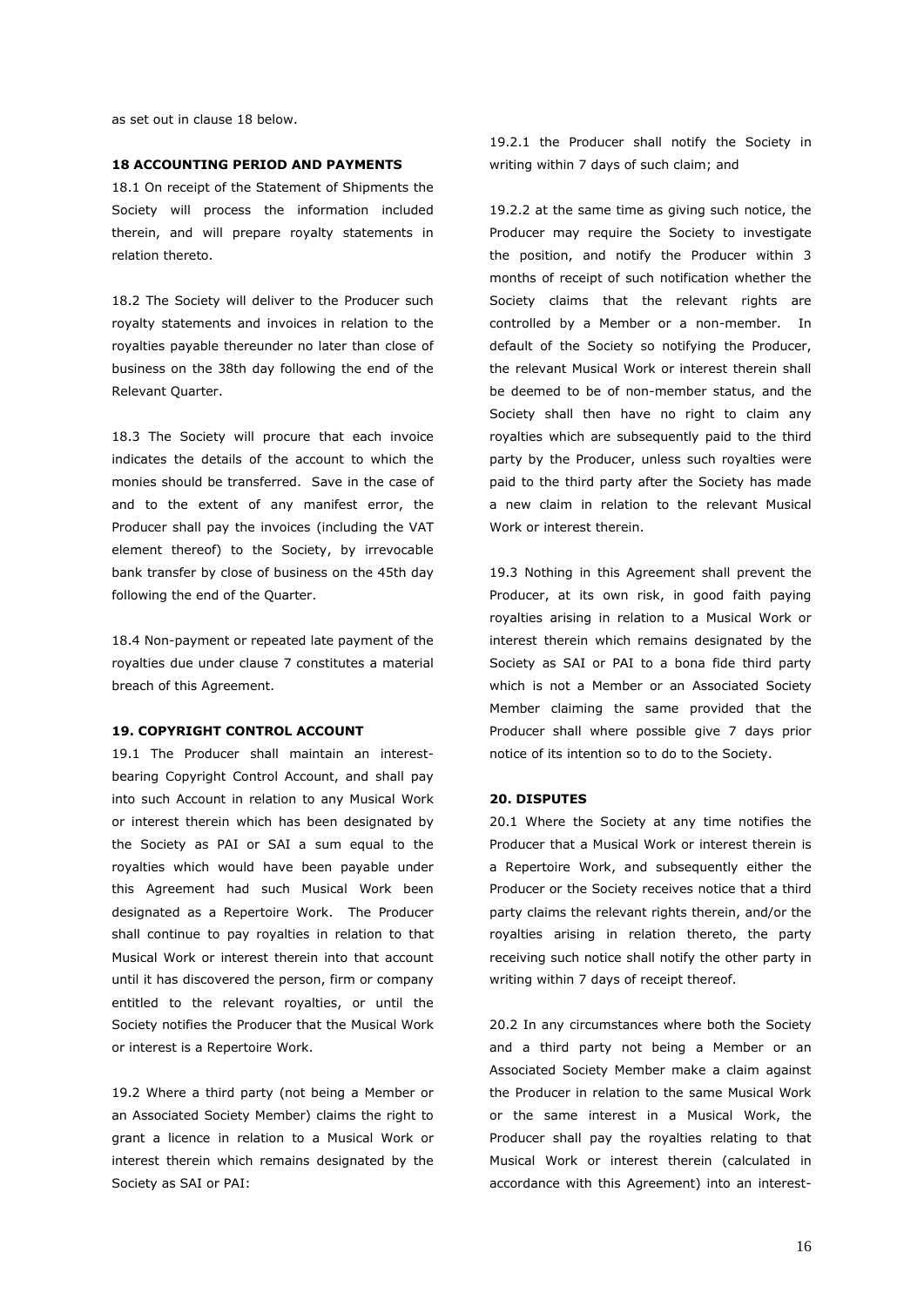bearing account in the joint names of the Society and the Producer. Any royalties held in such account shall be held in trust for the party entitled thereto and such royalties shall remain in that account until the dispute in relation thereto is resolved.

20.3 For the avoidance of doubt, where the ownership or control of a Musical Work or interest therein is in dispute between two or more Members (or Associated Society Members or a combination of both), the royalties in relation thereto shall be paid to the Society.

### **21. CHANGES IN INFORMATION AND ADJUSTMENTS**

21.1 The Society will notify the Producer of any changes in the information referred to in clause 16.3 or any notice pursuant to clause 16.12 during a Quarter not later than 7 working days following the end of that Quarter. No account shall be taken of any information or change in information which the Society is required to provide under clause 16.3 or any notice pursuant to clause 16.12 unless it has been notified no later than the date specified above.

21.2 Where the Society identifies that a Musical Work or interest therein previously designated SAI or PAI is a Repertoire Work, it shall notify the Producer and the Producer shall transfer to the Society any royalties held in the Copyright Control Account (referred to in clause 19.1) in relation thereto, together with the interest thereon.

21.3 Without prejudice to clause 16.14 and the foregoing provisions of this clause, where the Society or the Producer discover that one or the other has by mistake or unintentionally provided the other with incorrect information on the basis of which incorrect royalties have been paid or invoiced or royalties have been paid or invoiced to the wrong party:

21.3.1 the party discovering the error shall notify the other, giving full details thereof; and 21.3.2 where the party alleged to be in error accepts it, such party shall correct the error within

7 working days of receipt of notification of the same and shall pay or repay any royalties owing to the other party, together with interest thereon computed in accordance with clause 24.7 from the date on which such royalties should have been paid or were paid (as the case may be) to the date of payment or repayment.

#### **22. AUDITS**

22.1 The Producer shall upon entering into this Agreement inform the Society of the addresses of the Warehouses (or in the case of moveable Warehouses the addresses at which they are normally situated) used for storing Karaoke Product the subject of this Agreement and shall promptly notify any changes to any such locations.

22.2 The Producer shall permit the Society, by its duly authorised representatives, at all reasonable times to have access to the Warehouses for the purpose of inspecting and checking the stocks of such Karaoke Product.

22.3 Where the Producer does not have its own warehousing facilities, the Producer shall use its best endeavours to procure reasonable rights of access to the Warehouses of its Co-Exploitants for the duly authorised representatives of the Society.

22.4 The Producer shall keep proper accounting records dealing with, by reference to each Quarter, its activities the subject matter of this Agreement and without prejudice to the generality of the foregoing, setting out in particular the following:

22.4.1 the manufacture, Shipment, Return and stock holding of Karaoke Product;

| 22.4.2           | the export of Karaoke Product;                                   |
|------------------|------------------------------------------------------------------|
| 22.4.3           | the import of Karaoke Product;                                   |
| 22.4.4<br>22.4.5 | the export of Product Masters;<br>the import of Product Masters; |
|                  |                                                                  |

22.4.6 the Publisher Dealer Price and/or Retail Price of Karaoke Product;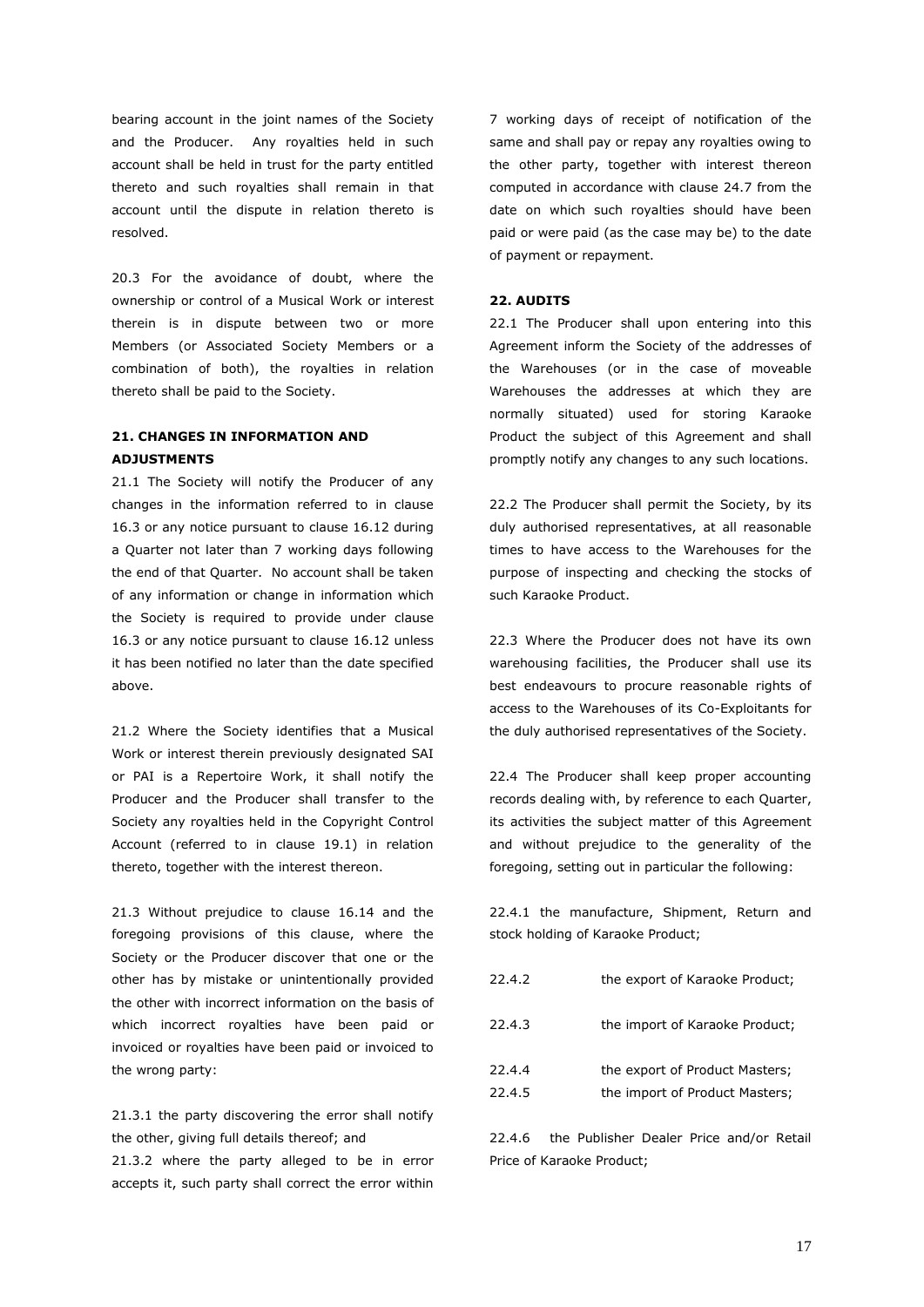22.4.7 the dates and amounts paid in respect of mechanical royalties on Karaoke Product together with the identity of the party to whom such payments were made;

22.4.8 any retentions claimed under clause 10, the calculation thereof and their reconciliation;

22.4.9 the calculation and payment into the relevant accounts of royalties referred to in clauses 19 and 20; and

22.4.10 details relating to the destruction of any Karaoke Product.

22.5 These accounting records shall be maintained to a standard sufficient to enable an audit trail to be established and followed through.

22.6 Such accounting records together with any supporting documentation relating thereto shall be open for inspection (both during and for nine months after termination of this Agreement or any licence granted pursuant to this Agreement) by representatives of the Society upon reasonable notice and no more than once a calendar year unless payment of royalties is over 45 days in arrears. For these purposes, the Producer shall allow access to its premises. The Society's representatives shall be entitled to inspect, make extracts and take copies of the information available, and to carry out such work as is in their reasonable opinion considered necessary to verify the royalties due to the Society including for the avoidance of doubt the examination of stock movements.

22.7 The reasonable fees incurred by the Society in auditing the Producer under this Agreement shall be borne by the Society, except in circumstances where the audit report (a copy of which shall be made available to the Producer within nine months of the commencement of the audit, such period to be extended accordingly where the Producer has caused delay in the progress of the audit) discloses underpayment of royalties in excess of a sum equal to 7.5% of the total royalties found due for the calendar year or any other financial period to which the audit relates. In that event and provided that either:

22.7.1 the Producer agrees and accepts that such unpaid royalties are due; or

22.7.2 the quantum of unpaid royalties is determined by the Court as a result of legal action

the said reasonable fees shall be paid by the Producer.

22.8 The Society undertakes to use its best endeavours to ensure that audits are carried out expeditiously to enable audit reports to be provided to the Producer within the nine month period specified in clause 22.7.

22.9 Any royalties accepted by the Producer as being unpaid or so adjudged by the Court shall be paid in full by the Producer to the Society within 30 days of acceptance or judgement to the Society and shall carry interest calculated in accordance with clause 24.7.

22.10 The agents of the Society with access to the premises of the Producer under clause 22.6 shall, subject to clause 22.11, be independent qualified Chartered or Certified Accountants (or persons employed by or under the supervision of the same), and shall not directly or indirectly own any interest in any karaoke or phonographic industry business or trade.

22.11 Where the turnover of the Producer from the sale of Karaoke Product for the four Quarters preceding the commencement of the relevant audit has not exceeded £5,426,514 (such figure to be increased on 1st January 2007 and each subsequent 1st January by the percentage increase in the latest Retail Prices Index by comparison with the equivalent figure in the corresponding month of the previous year), the agents of the Society with access to the premises of the Producer under clause 22.6 may be:

22.11.1 qualified Chartered or Certified Accountants who are employees of the Society;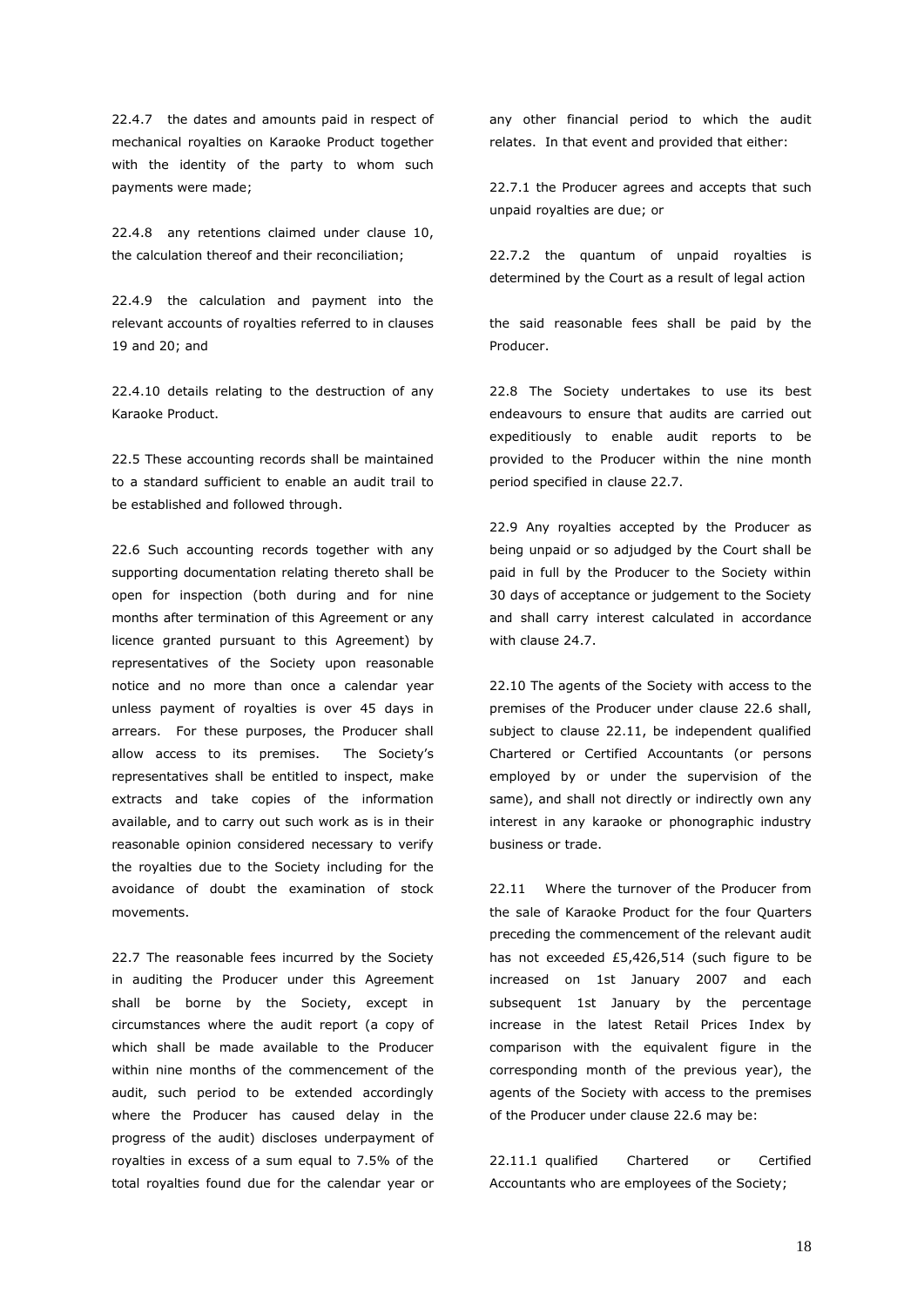22.11.2 the manager of the Society's Audit Department (or some other person employed by the Society of equivalent rank); and/or

22.11.3 persons employed by the Society under the supervision of any person referred to in 22.11.1 or 22.11.2.

Where an audit is carried out in accordance with this clause 22.11, clause 22.7 shall not apply and the costs relating to 22.11.1 to 22.11.3 above shall be borne by the Society.

22.12 The obligation as to confidentiality referred to in clause 26.2 shall for the avoidance of doubt apply in relation to such audits as are referred to above and the Society shall procure that all its staff, agents and inspectors carrying out audits on behalf of the Society are notified of the obligation not to disclose information which is confidential to those who are not entitled to such information.

22.13 Any failure by the Producer to:

22.13.1 permit access to the Society for the purposes of an audit under clauses 22.2 or 22.6; or

22.13.2 provide any of the information set out in clause 22.4

within 30 days of the Society's request, shall be deemed to be a material breach of this Agreement.

#### **23 CIRCULATION OF PRODUCT MASTERS**

23.1 The Producer shall not export a Product Master reproducing a Repertoire Work from the United Kingdom or authorise the export thereof or supply such a Product Master for the purposes of such export except in the following circumstances:

23.1.1 where the territory to which the Product Master is exported is a member of the Berne Convention or the Universal Copyright Convention, and each Musical Work reproduced thereon is not protected by copyright in that territory;

23.1.2 where the party to whom the Product Master is exported has an agreement with an

Associated Society under which that party will pay mechanical royalties in relation to Discs which are copies thereof; or

23.1.3 where the Society has previously consented thereto, such consent not to be unreasonably withheld or delayed. The Society shall by way of example be entitled to withhold its consent where it reasonably considers that it has no satisfactory evidence that mechanical royalties will be paid by the consignee. The Society shall be entitled to impose reasonable terms and conditions for the grant of consent in order to prevent any infringement of copyright of Repertoire Works.

23.2 Upon the Producer exporting a Product Master reproducing a Repertoire Work or authorising the export thereof or supplying a Product Master for the purposes of such export, the Producer shall forthwith notify the Society in writing of the following information:

23.2.1 the name and address of the consignee; and

23.2.2 sufficient details to enable the Society to identify the recordings included on the Product Master.

### **24.SANCTIONS AND TERMINATION OF THE CONTRACT**

24.1 Each party shall have the right to terminate this Agreement on giving no less than three months notice in writing to the other party.

24.2 The Society shall have the right to terminate this Agreement and all licences made pursuant to it without further notice where the Producer:

24.2.1 commits a material breach of this Agreement which is capable of remedy and fails to remedy such breach within 14 clear days after receipt by the Producer of a formal notice served by recorded delivery specifying in reasonable detail the breach on which the Society relies; or

24.2.2 commits a material breach of this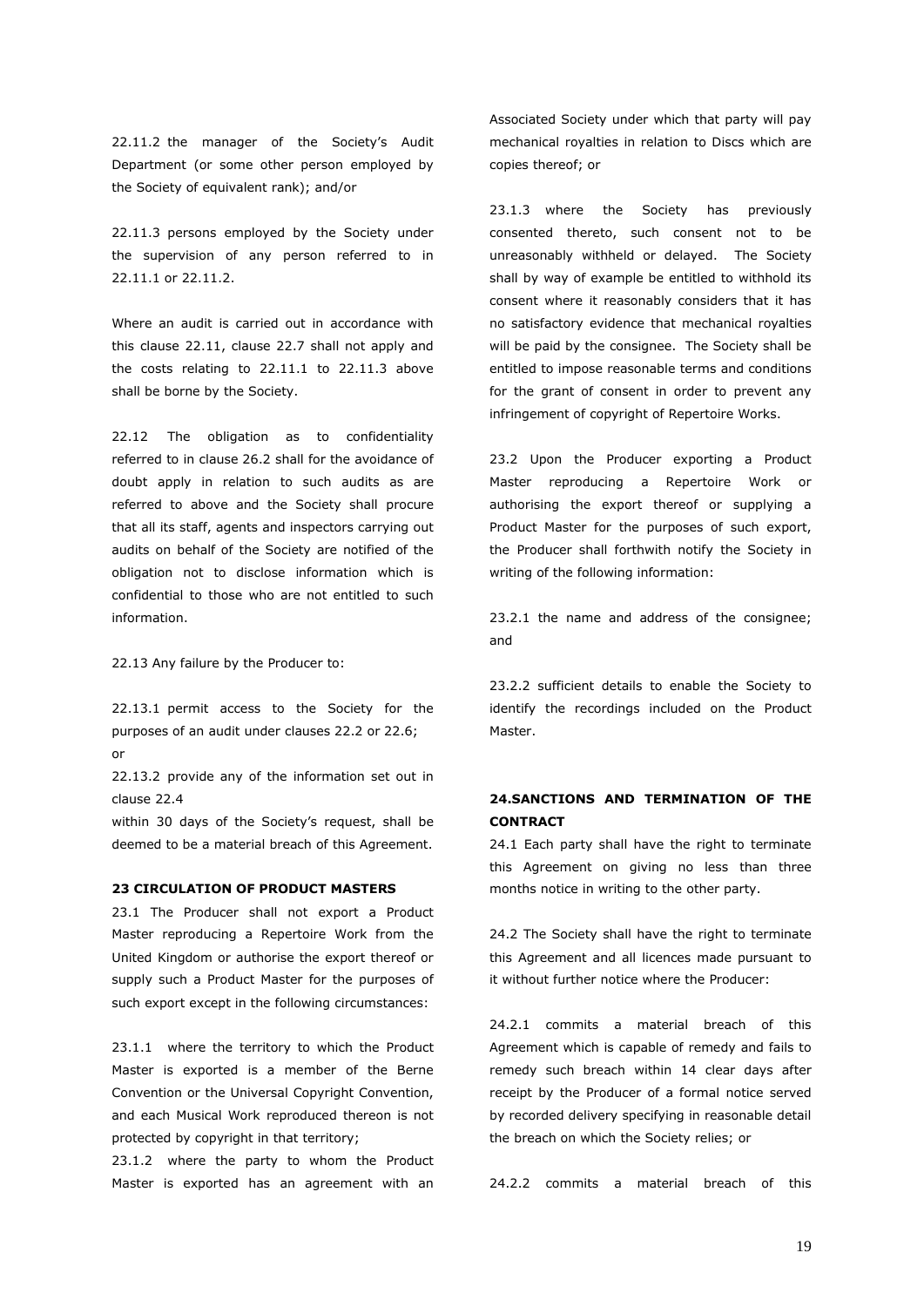Agreement which is not capable of remedy, or commits fraud, in which event the Society shall specify in reasonable detail the fraud or material breach on which the Society relies, by notice (sent by recorded delivery) to the Producer.

24.3 The obligation to remedy under clause 24.2.1 in relation to breaches of clause 12 must be complied with as soon as is practicable and in any event not later than the point at which further Karaoke Product is manufactured and/or printed material is produced.

24.4 Termination under this clause 24 shall be without prejudice to any rights which have already accrued to the Society or its Members under this Agreement or to the Producer.

24.5 The Society shall also have the right to terminate where there has been a material change in the factors on the basis of which the Society granted the Producer this Agreement provided that the Society shall have given the Producer 28 days notice in writing specifying the material changes relied on.

24.6 Upon termination by the Society, royalties (as set out in this Agreement) shall become due on the total number of units of Karaoke Product remaining in the possession, power, custody or control of the Producer.

24.7 Without prejudice to any other right or remedy of the Society or its relevant Member(s) under this Agreement, where the Producer fails to fulfil any of the following obligations it shall pay to the Society daily interest calculated at a rate of 3% above the base rate of National Westminster Bank plc for that day, or, in the absence of such base rate, such equivalent rate as the Society shall determine within its reasonable discretion:

24.7.1 for failure to deliver the statements referred to in clause 17.2 within the time specified therein, interest shall be payable on the total royalties payable on the basis of the information which should have been included therein;

24.7.2 for omitting Repertoire Works notified as

such by the Society or Karaoke Product reproducing any such Repertoire Work from such statements or invoices, interest shall be payable on the royalties which should have been payable in relation thereto; or

24.7.3 for any invoices properly due and not paid in full within the time prescribed by clause 18.3, interest shall be paid on the relevant sums not paid.

In each case, interest shall be payable from the date of default to the date on which the default was rectified.

Provided that where the liability to interest arises under clause 24.7.1 above, no interest shall be payable save to the extent of any loss or expense actually suffered or incurred by the Society or its relevant Member(s) and arising by reason of the Producer's failure.

24.8 The Society shall have the right to terminate this Agreement and all licences granted pursuant to this Agreement forthwith if the Producer:

24.8.1 is dissolved (other than pursuant to a consolidation, amalgamation or merger);

24.8.2 becomes insolvent or is unable to pay its debts or fails or admits in writing its inability generally to pay its debts as they become due;

24.8.3 makes a general assignment, arrangement or composition with or for the benefit of its creditors;

24.8.4 institutes or has instituted against it a proceeding seeking a judgment of insolvency or bankruptcy or any other relief under any bankruptcy or insolvency law or other similar law affecting creditors' rights, or a petition is presented for its winding-up or liquidation, and, in the case of any such proceeding or petition instituted or presented against it, such proceeding or petition:

24.8.4.1 results in a judgment of insolvency or bankruptcy or the entry of an order for relief or the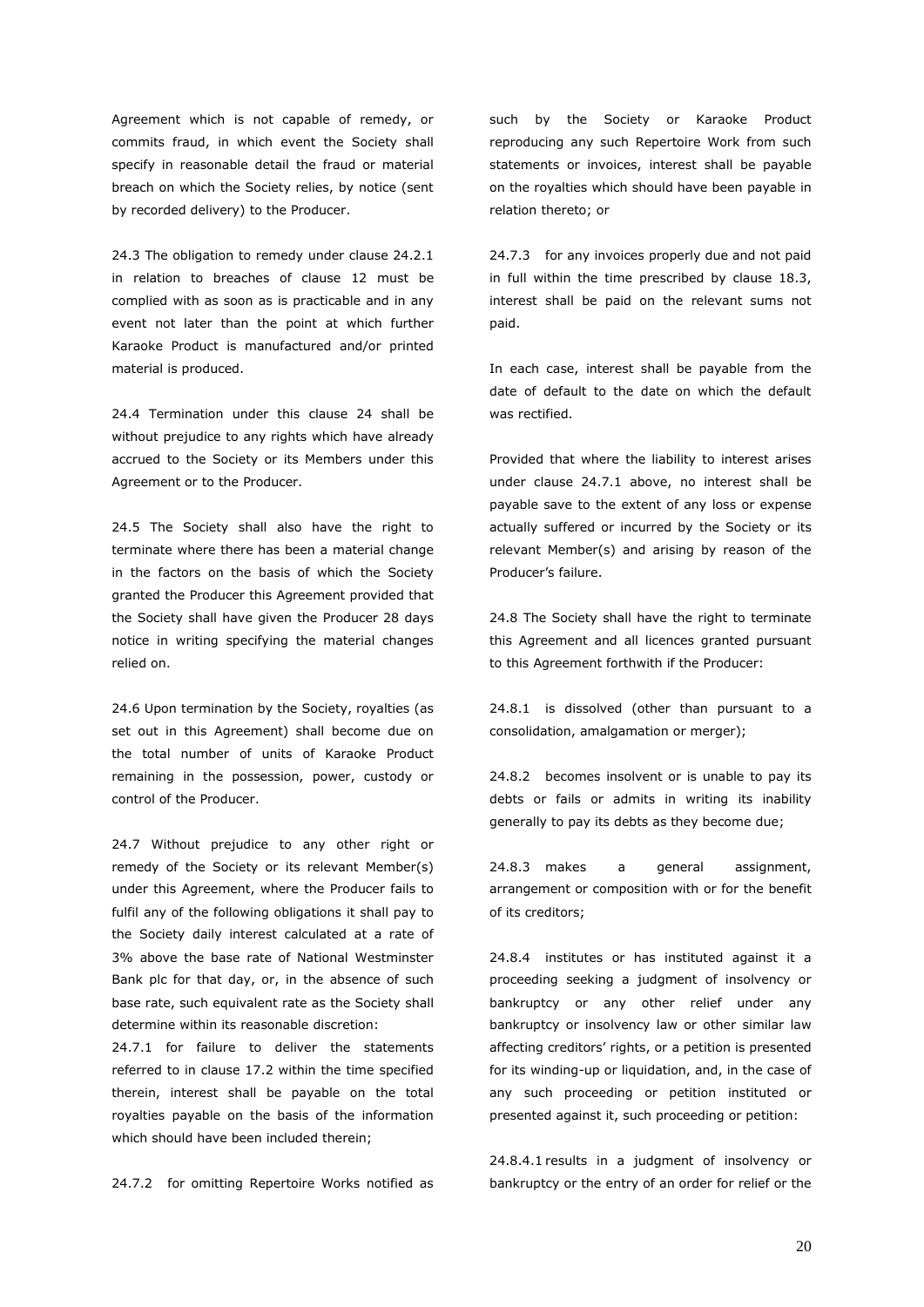making of an order for its administration, windingup or liquidation; or

24.8.4.2 is not dismissed, discharged, stayed or restrained in the case of a winding-up petition within 14 days or in the case of an administration petition within 2 days, of the institution or presentation thereof;

#### substantially all its assets;

24.8.7 has a secured party take possession of all or substantially all its assets or has a distress, execution, attachment, sequestration or other legal process levied, enforced or sued on or against all or substantially all its assets and such secured party maintains possession, or any such process is not dismissed, discharged, stayed or restrained, in each case within 30 days thereafter; or

24.8.8 causes or is subject to any event with respect to it which, under the applicable laws of any jurisdiction, has an analogous effect to any of the events specified in clauses 24.8.1 to 24.8.7 (inclusive).

24.9 If the Society terminates this Agreement and all licences granted under this Agreement pursuant to clause 24.8:

24.9.1 all Karaoke Product remaining in the possession, power, custody or control of the Producer or the Producer's distributor or subsequently returned thereto shall be deemed unlicensed;

24.9.2 the Producer and its Co-Exploitants shall cease forthwith to make or supply any Karaoke Product containing Repertoire Works; and

24.9.3 any royalties accrued which have not yet become payable or have not yet been paid shall become payable forthwith, and Statements of Shipments shall be sent to the Society within 30 days.

24.10 Subject to clause 24.11, upon termination of this Agreement, within 14 days of the latest of:

24.8.5 has a resolution passed for its windingup, official management or liquidation (other than pursuant to a consolidation, amalgamation or merger);

24.8.6 seeks or becomes subject to the appointment of an administrator, provisional liquidator, conservator, receiver, trustee, custodian or other similar official for it or for all or

24.10.1 such termination;

24.10.2 the Producer having complied with all of its obligations under this Agreement; or

24.10.3 the resolution of any claim under any audit or other claim in relation to which notice was given to the Producer prior to such termination;

the Society shall release or repay to the Producer any guarantee, deposit or similar security paid to the Society under clause 2.3.

24.11 Upon the Society properly giving notice of termination in accordance with clauses 24.1, 24.2, 24.5 or 24.8, the Society may deduct from any deposit or advance paid to the Society such amount as is required to pay any sums payable under this Agreement.

24.12 Upon termination, the terms and conditions of this Agreement shall, save where otherwise expressly stated, continue to have effect as regards Karaoke Product in relation to which royalties have already been paid.

24.13 After termination of this Agreement (other than termination by the Society under clauses 24.1 or 24.8) the Producer may supply a Product Master to a third party provided that;

24.13.1 such third party has entered into an agreement with an Associated Society for the future exploitation of the Product Master; and

24.13.2 the Society or the Society's relevant Member has consented to the supply.

### **25. OVERRIDING OF CONTROLLED COMPOSITION CLAUSES**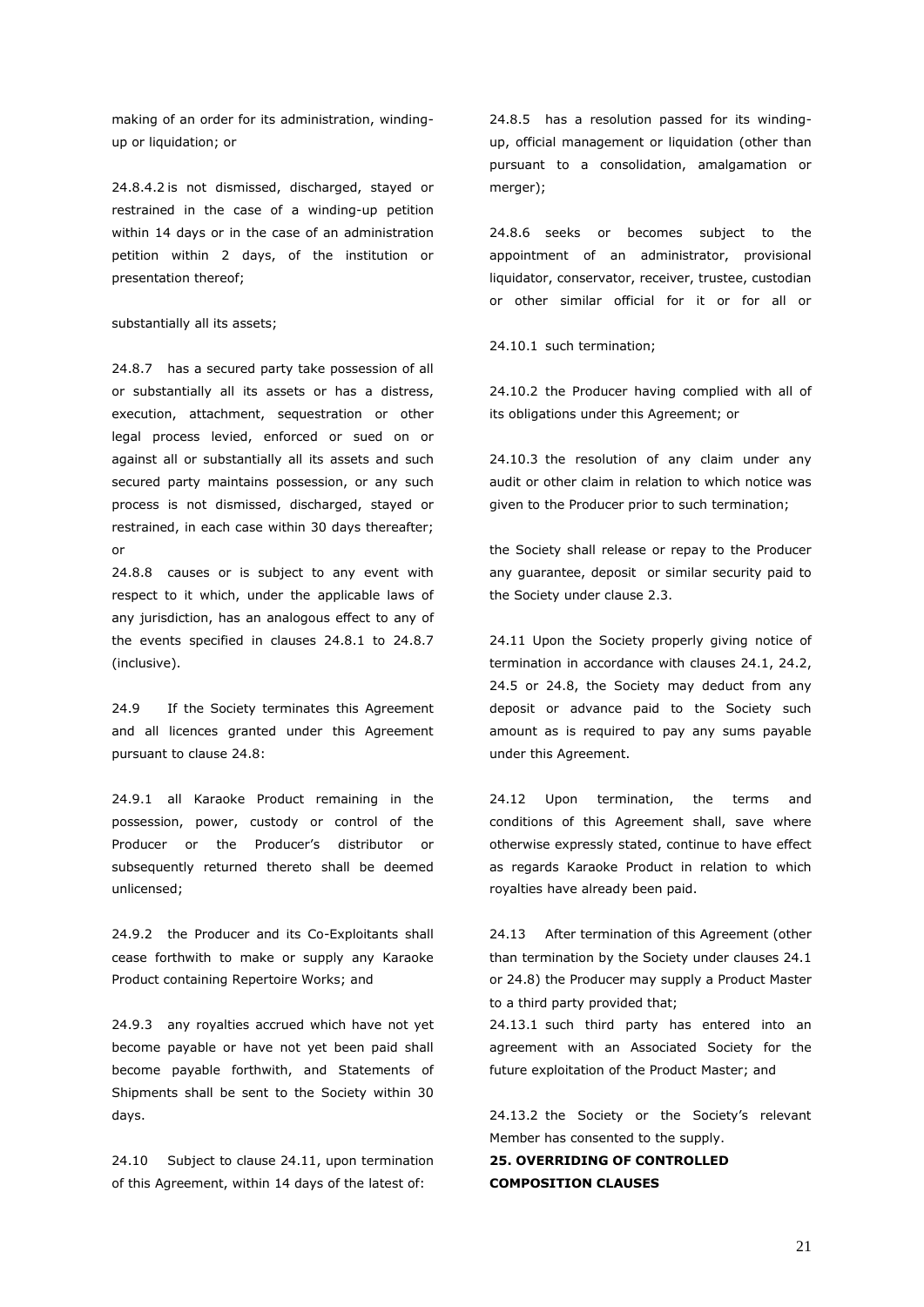25.1 The following provisions apply where any person, firm or company is or becomes a Member or an Associated Society Member and that party itself or that party's predecessor in title or grantor has a current contract with the Producer or the Producer's predecessor in title or grantor. In such a case:

25.1.1 to the extent that such contract would otherwise apply in relation to the grant of a licence and/or the terms and conditions on which this Agreement is entered into, the terms and conditions of this Agreement shall during the subsistence of this Agreement replace the terms and conditions of that contract; and

25.1.2 upon the written request of the Producer, the Society will provide the Producer with evidence that the relevant Member (or Associated Society Member) has become a Member (or Associated Society Member) and has given the Society or the relevant Associated Society authority to bind the Member (or Associated Society Member) as regards this Agreement.

#### **26. MISCELLANEOUS**

26.1 This Agreement shall come into effect on the Commencement Date.

26.2 Save for the purposes of complying with its obligations to the Producer or to its Members or to any Associated Society and save for disclosure to its professional advisers and the Alliance, the Society shall not, without the Producer's written consent, disclose any confidential information (so long as it remains confidential) supplied by the Producer hereunder to any other person.

26.3 For the purpose only of calculating interest under this Agreement where any payment or statement is sent by first class post:

26.3.1 the postmark shall be sufficient proof of the date the payment or statement was sent; and

26.3.2 such payment or statement shall be deemed to have been received before close of business on the second working day after posting.

26.4 No delay or omission in exercising any right or remedy hereunder shall operate as a waiver thereof or of any other right or remedy and no single or partial exercise thereof shall preclude any other or further exercise thereof or the exercise of any other rights or remedies. No waiver shall be binding or effective for any purpose unless expressed in writing and signed by the party giving it and any such waiver shall be effective only in the specific instance and for the purpose given.

26.5 This Agreement sets forth the entire agreement of the parties in relation to the subject matter hereof and each of the parties hereto acknowledges that it has not entered into this Agreement in reliance on any representation or term not contained in this Agreement. This Agreement shall not be modified or varied except by a written instrument signed by the parties hereto.

26.6 The headings to the clauses in this Agreement are included for ease of reference only and are not part of this Agreement and are not to be taken into account in its construction.

26.7 If this Agreement creates any rights which would in the absence of this provision be enforceable by any person not a party to this Agreement, such rights shall not be enforceable.

26.8 Except as expressly set out herein, the Producer must not assign or transfer any of its rights or obligations under this Agreement (except with the written consent of the Society).

26.9 This Agreement shall be subject to the laws of England and Wales and both parties agree to submit to the exclusive jurisdiction of the Courts of England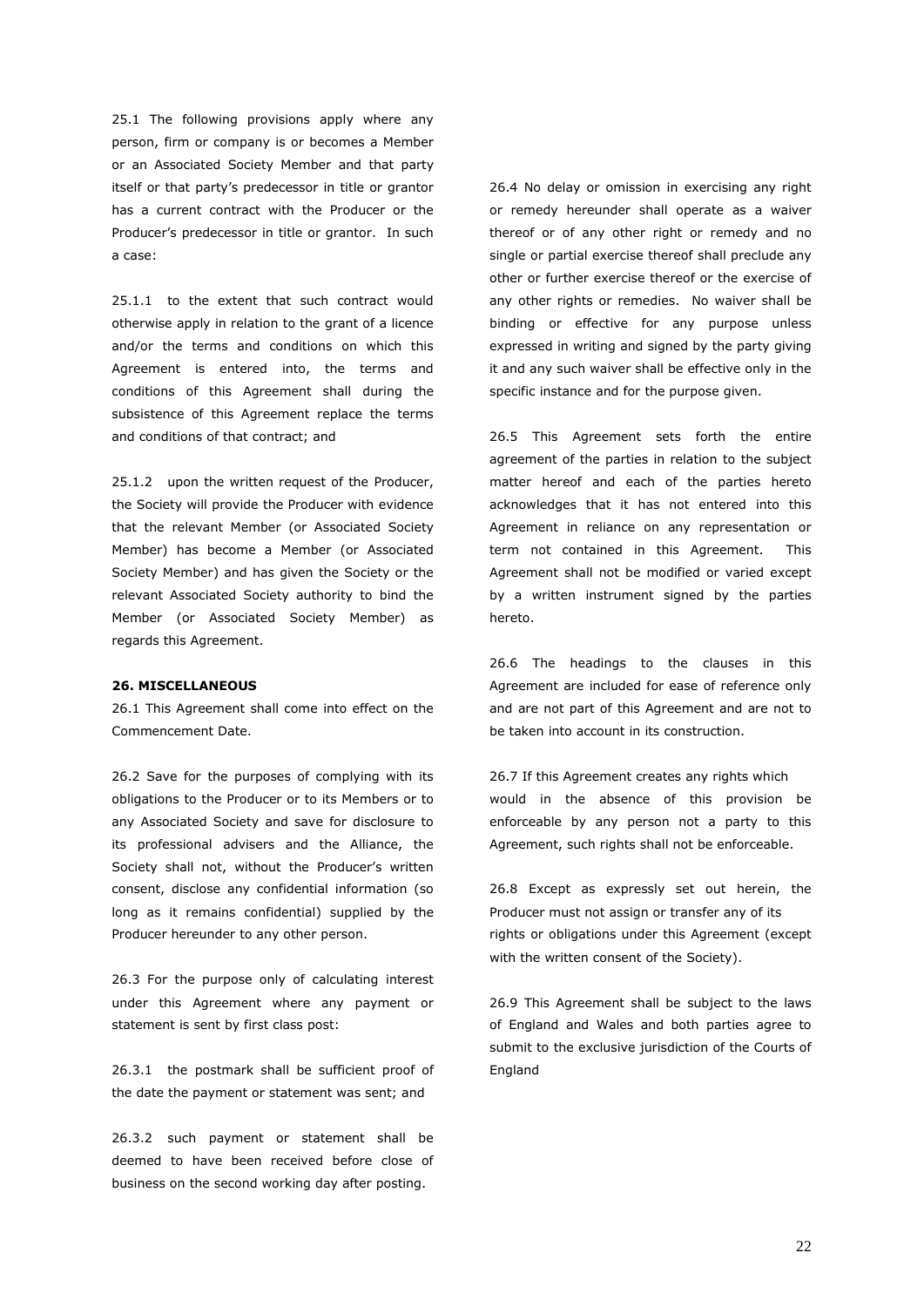# **Appendix 1 – Application form**



Confidential information supplied in this form will be treated in strictest confidence. Acceptance may be conditional upon the provision of financial guarantees (e.g. deposits and/or advances).

Reference should be made to the terms and conditions of the Agreement before completing and signing this application form.

### **PLEASE ANSWER THE FOLLOWING QUESTIONS AS FULLY AS POSSIBLE**

**What type of karaoke products are you releasing?**

**DVD □ CD+G □ DVD** box sets **□ CD+G** box sets **□** 

**Video □ Other format □ (please specify):** 

**Will you be using your own sound recordings?**

**Yes □ No □ Both □** 

**If no or both, please list all companies which supply sound recordings:**

**Does your company import karaoke product from outside the UK for sale and distribution in the UK?**

**Yes □** No **□** 

**If yes, please list all companies and territories which supply product :**

\_\_\_\_\_\_\_\_\_\_\_\_\_\_\_\_\_\_\_\_\_\_\_\_\_\_\_\_\_\_\_\_\_\_\_\_\_\_\_\_\_\_\_\_\_\_\_\_\_\_\_ \_\_\_\_\_\_\_\_\_\_\_\_\_\_\_\_\_\_\_\_\_\_\_\_\_\_\_\_\_\_\_\_\_\_\_\_\_\_\_\_\_\_\_\_\_\_\_\_\_\_\_ \_\_\_\_\_\_\_\_\_\_\_\_\_\_\_\_\_\_\_\_\_\_\_\_\_\_\_\_\_\_\_\_\_\_\_\_\_\_\_\_\_\_\_\_\_\_\_\_\_\_\_ \_\_\_\_\_\_\_\_\_\_\_\_\_\_\_\_\_\_\_\_\_\_\_\_\_\_\_\_\_\_\_\_\_\_\_\_\_\_\_\_\_\_\_\_\_\_\_\_\_\_\_

#### **SECTION A – COMPANY BACKGROUND**

- **A1. Registered Name of Company making this application:**
- **A2. Trading address(es):**

**Tel No**: \_\_\_\_\_\_\_\_\_\_\_\_\_\_\_ **Fax No:** \_\_\_\_\_\_\_\_\_\_\_\_\_\_\_\_ **Website**\_\_\_\_\_\_\_\_\_\_\_\_\_\_\_ **E-mail:** \_\_\_\_\_\_\_\_\_\_\_\_\_\_\_\_\_\_\_\_\_\_\_\_\_ **VAT. Reg. No.** \_\_\_\_\_\_\_\_\_\_\_\_\_\_\_\_\_\_\_\_\_\_\_

#### **A3. Address of Registered Office if different from Question 2:**

\_\_\_\_\_\_\_\_\_\_\_\_\_\_\_\_\_\_\_\_\_\_\_\_\_\_\_\_\_\_\_\_\_\_\_\_\_\_\_\_\_\_\_\_\_\_\_\_\_\_\_ \_\_\_\_\_\_\_\_\_\_\_\_\_\_\_\_\_\_\_\_\_\_\_\_\_\_\_\_\_\_\_\_\_\_\_\_\_\_\_\_\_\_\_\_\_\_\_\_\_\_\_ \_\_\_\_\_\_\_\_\_\_\_\_\_\_\_\_\_\_\_\_\_\_\_\_\_\_\_\_\_\_\_\_\_\_\_\_\_\_\_\_\_\_\_\_\_\_\_\_\_\_\_

| Tel No: | <b>Fax No:</b>                |
|---------|-------------------------------|
| E-mail: | <b>Registered Company No:</b> |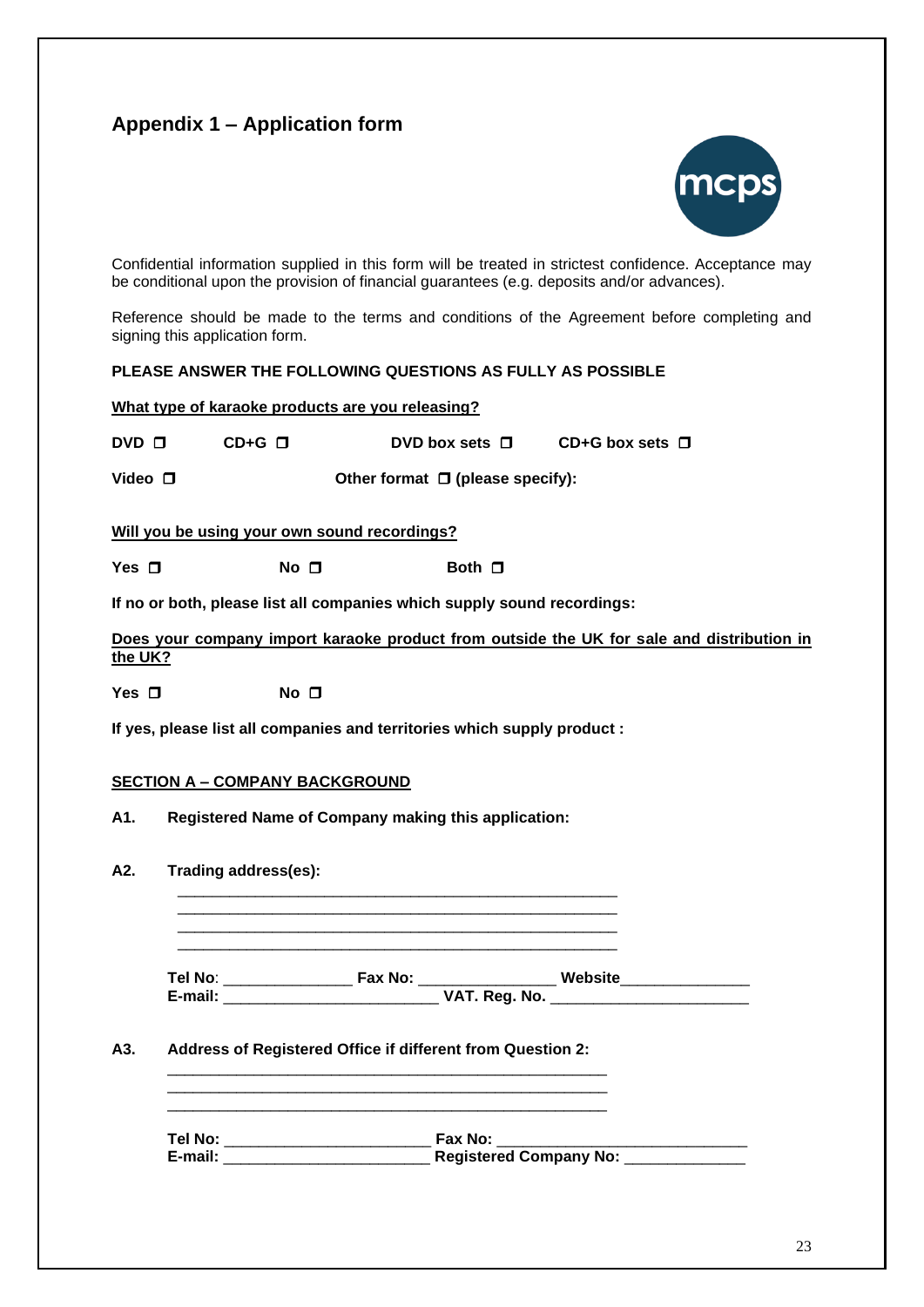- **B1. What stock control processes do you have in place?**
- **B2. MCPS requires quarterly shipment records to be made in the form of industry standard computer readable magnetic media. Which of the following forms can you comply with?**

**Excel □** Musicalc □ Counterpoint □ Own System (please specify) □

### **SECTION C – MANUFACTURING & DISTRIBUTION**

**C1. List the name and addresses of companies to which you export finished product.**

\_\_\_\_\_\_\_\_\_\_\_\_\_\_\_\_\_\_\_\_\_\_\_\_\_\_\_\_\_\_\_\_\_\_\_\_\_\_\_\_\_\_\_\_\_\_\_\_\_\_\_\_\_\_\_\_\_\_\_\_\_\_\_\_\_\_ \_\_\_\_\_\_\_\_\_\_\_\_\_\_\_\_\_\_\_\_\_\_\_\_\_\_\_\_\_\_\_\_\_\_\_\_\_\_\_\_\_\_\_\_\_\_\_\_\_\_\_\_\_\_\_\_\_\_\_\_\_\_\_\_\_\_ \_\_\_\_\_\_\_\_\_\_\_\_\_\_\_\_\_\_\_\_\_\_\_\_\_\_\_\_\_\_\_\_\_\_\_\_\_\_\_\_\_\_\_\_\_\_\_\_\_\_\_\_\_\_\_\_\_\_\_\_\_\_\_\_\_\_

\_\_\_\_\_\_\_\_\_\_\_\_\_\_\_\_\_\_\_\_\_\_\_\_\_\_\_\_\_\_\_\_\_\_\_\_\_\_\_\_\_\_\_\_\_\_\_\_\_\_\_\_\_\_\_\_\_\_\_\_\_\_\_\_\_\_ \_\_\_\_\_\_\_\_\_\_\_\_\_\_\_\_\_\_\_\_\_\_\_\_\_\_\_\_\_\_\_\_\_\_\_\_\_\_\_\_\_\_\_\_\_\_\_\_\_\_\_\_\_\_\_\_\_\_\_\_\_\_\_\_\_\_ \_\_\_\_\_\_\_\_\_\_\_\_\_\_\_\_\_\_\_\_\_\_\_\_\_\_\_\_\_\_\_\_\_\_\_\_\_\_\_\_\_\_\_\_\_\_\_\_\_\_\_\_\_\_\_\_\_\_\_\_\_\_\_\_\_\_

- **C2. Who handles your UK and overseas distribution?**
- **C3. Do you pay manufacturing invoices?**

 **or, are these re-charged to you by your distributor?**

**C4. Distribution Accounting**

 **How frequently do your distributors account to you?**

 **Within how many days of the above, do you receive sales data?**

**C5. Deletions**

 **Have you had any occasion to delete any product from your catalogue? If so, how was it subsequently disposed of, and for which formats?**

**C6. Destructions**

 **Have you had occasion to destroy any product and, if so, by whom was this undertaken?**

### **SECTION D – FORMATS**

**D1. Is your organisation a member of the BPI, AIM, SMIA, SRIA, BVA or another representative body and if so, which?**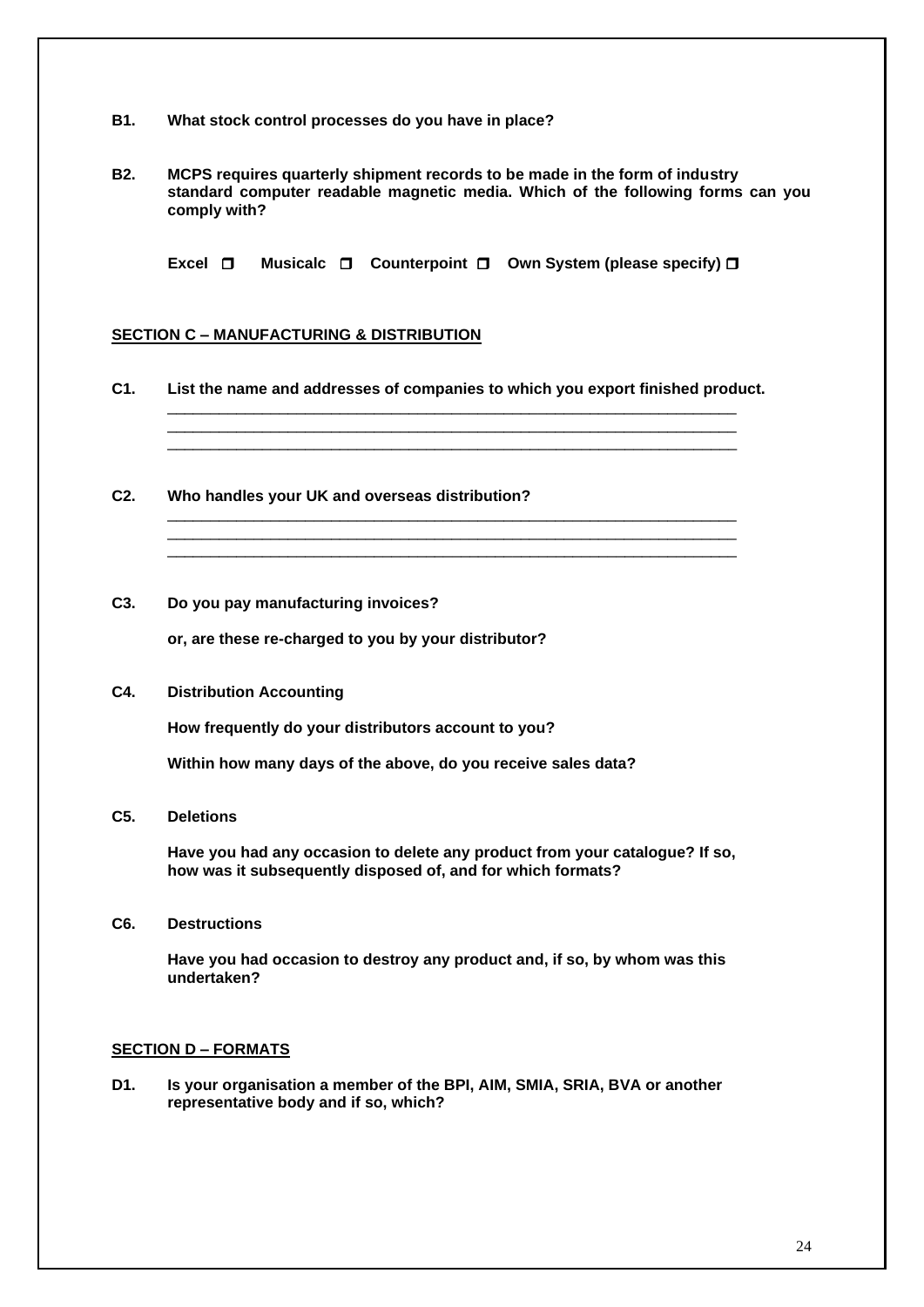### **D2. Give your estimate of the following for the coming year for:-**

- 
- **1. Gross Sales 2. Mechanical Royalties to MCPS**
- **3. Net sales revenue (1 minus 2 =)**
- **4. How many releases do you anticipate in the coming year?**

|     | <b>DVD</b> | $CD + G$ | <b>DVD</b> box<br>set | CD+G box<br>set | <b>Video</b> | Other<br>(please<br>specify) |
|-----|------------|----------|-----------------------|-----------------|--------------|------------------------------|
| . . |            |          |                       |                 |              |                              |
| 2.  |            |          |                       |                 |              |                              |
| 3.  |            |          |                       |                 |              |                              |
| 4.  |            |          |                       |                 |              |                              |

**D3. Do you recommend retail prices?**

- **YES**
- **Please attach copies of your list of retail prices, whether fixed or suggested NO**

**Please specify your pricing structure and basis of royalty calculation, please attach your published dealer price list.**

#### **SECTION E – DECLARATION**

**This application form must be signed by a Director of your company.**

**Declaration: I hereby confirm the following statements:**

- **The information contained in this document is accurate to the best of my knowledge**
- **MCPS are permitted to approach any and all related partners, for the purposes of verifying the information provided within this application form**

Director's Name:

Director's Signature:

| Date of application: |  |
|----------------------|--|
|                      |  |

**IMPORTANT:** Please ensure that you have enclosed the following information, as we are unable to processyour application without it:

One page overview of company background and future plans Published Dealer Price list or Retail Price List A copy of your current catalogue  $\Box$ 

**Please note that no Agreement (or licence thereunder), whether express or implied, shall be taken to have been granted by MCPS or their membership merely by completion of this application form.**

Please return this form and all additional documents to:

Commercial Partnerships (ref: KAR) **Tel:** 020 3741 3888 PRS for Music **E-mail:** applications@mcps.co.uk 1st Floor Goldings House 2 Hays Lane London SE1 2HB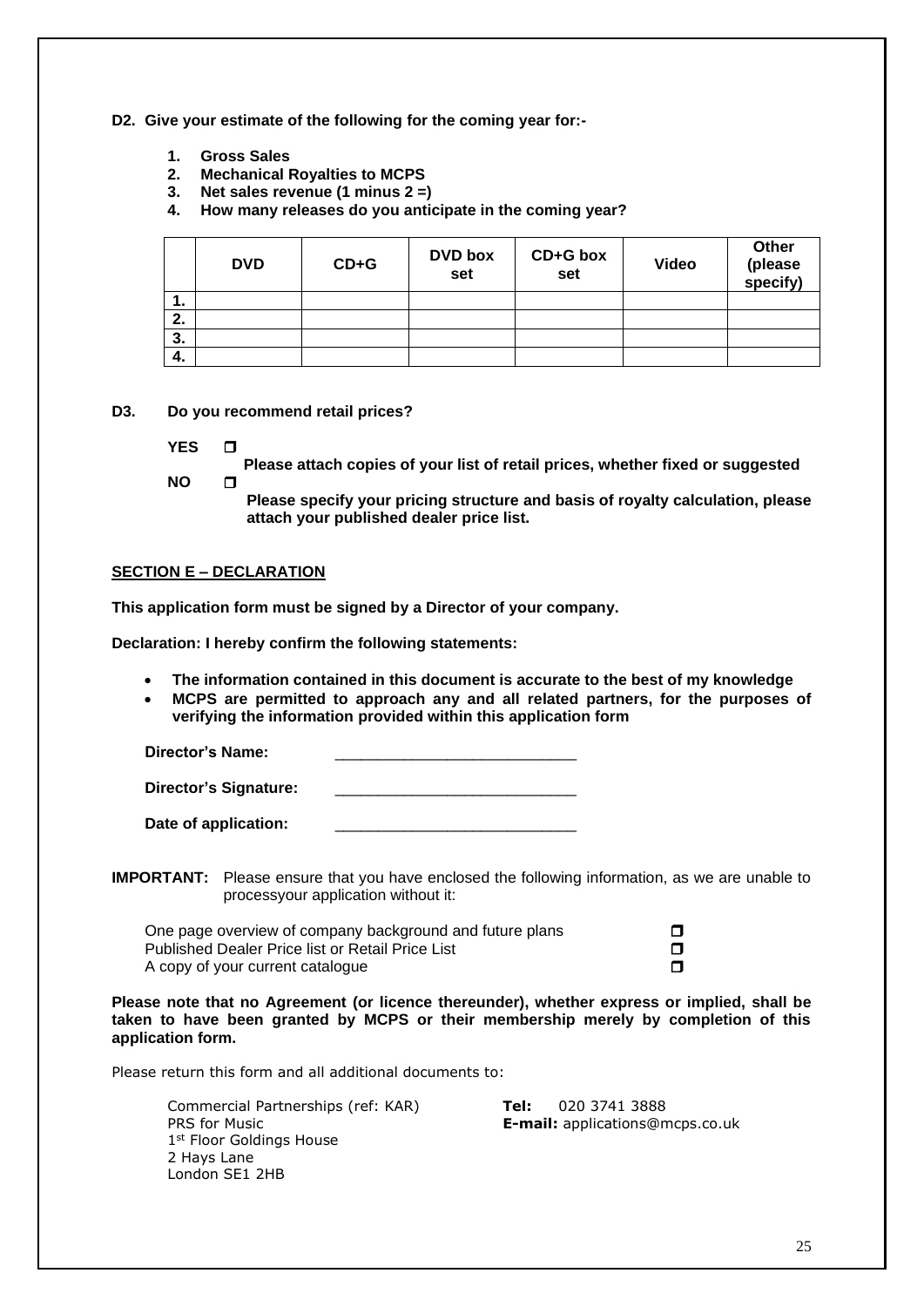| mcps                                  | Karaoke Scheme: NOTIFICATION OF INTENDED RELEASE (NoIR)<br><b>APPLICATION FOR LICENCE</b><br>Return completed form to: MEDIA LICENSING, MCPS LIMITED, ELGAR HOUSE, 41 STREATHAM HIGH ROAD, LONDON SW16 |                                                                                    |                             |  |  |  |  |  |  |  |  |
|---------------------------------------|--------------------------------------------------------------------------------------------------------------------------------------------------------------------------------------------------------|------------------------------------------------------------------------------------|-----------------------------|--|--|--|--|--|--|--|--|
| <b>PRODUCER/APPLICANT:</b>            |                                                                                                                                                                                                        |                                                                                    |                             |  |  |  |  |  |  |  |  |
| ADDRESS:                              |                                                                                                                                                                                                        |                                                                                    |                             |  |  |  |  |  |  |  |  |
| MCPS CUSTOMER ACCOUNT NUMBER:         |                                                                                                                                                                                                        |                                                                                    |                             |  |  |  |  |  |  |  |  |
| <b>TELEPHONE:</b>                     |                                                                                                                                                                                                        |                                                                                    |                             |  |  |  |  |  |  |  |  |
|                                       |                                                                                                                                                                                                        | <b>PRODUCT DETAILS</b><br>(All fields are mandatory unless marked "if applicable") |                             |  |  |  |  |  |  |  |  |
| <b>PRODUCTION TITLE:</b>              |                                                                                                                                                                                                        |                                                                                    | <b>NUMBER OF DISCS:</b>     |  |  |  |  |  |  |  |  |
| LABEL:                                |                                                                                                                                                                                                        |                                                                                    | FORMAT(S) (e.g. CD+G, DVD): |  |  |  |  |  |  |  |  |
| <b>CATALOGUE NUMBER:</b>              |                                                                                                                                                                                                        |                                                                                    | <b>PRICE:</b>               |  |  |  |  |  |  |  |  |
| <b>CATALOGUE NUMBER(S) PREVIOUSLY</b> |                                                                                                                                                                                                        |                                                                                    |                             |  |  |  |  |  |  |  |  |
|                                       |                                                                                                                                                                                                        |                                                                                    |                             |  |  |  |  |  |  |  |  |
| <b>SCHEDULED RELEASE DATE:</b>        |                                                                                                                                                                                                        |                                                                                    |                             |  |  |  |  |  |  |  |  |
| <b>BARCODE:</b>                       |                                                                                                                                                                                                        |                                                                                    |                             |  |  |  |  |  |  |  |  |
|                                       |                                                                                                                                                                                                        |                                                                                    |                             |  |  |  |  |  |  |  |  |
| <b>MANUFACTURER:</b>                  |                                                                                                                                                                                                        |                                                                                    |                             |  |  |  |  |  |  |  |  |
| <b>ADDRESS:</b>                       |                                                                                                                                                                                                        |                                                                                    |                             |  |  |  |  |  |  |  |  |
| <b>TELEPHONE:</b>                     |                                                                                                                                                                                                        |                                                                                    |                             |  |  |  |  |  |  |  |  |
| E-MAIL:                               |                                                                                                                                                                                                        |                                                                                    |                             |  |  |  |  |  |  |  |  |
| <b>FIRST DISTRIBUTOR(S):</b>          | <b>CONTACT:</b><br>FAX:<br><b>TOTAL PRODUCT DURATION:</b><br><b>RELEASED UNDER</b> (if applicable):                                                                                                    |                                                                                    |                             |  |  |  |  |  |  |  |  |
|                                       |                                                                                                                                                                                                        |                                                                                    |                             |  |  |  |  |  |  |  |  |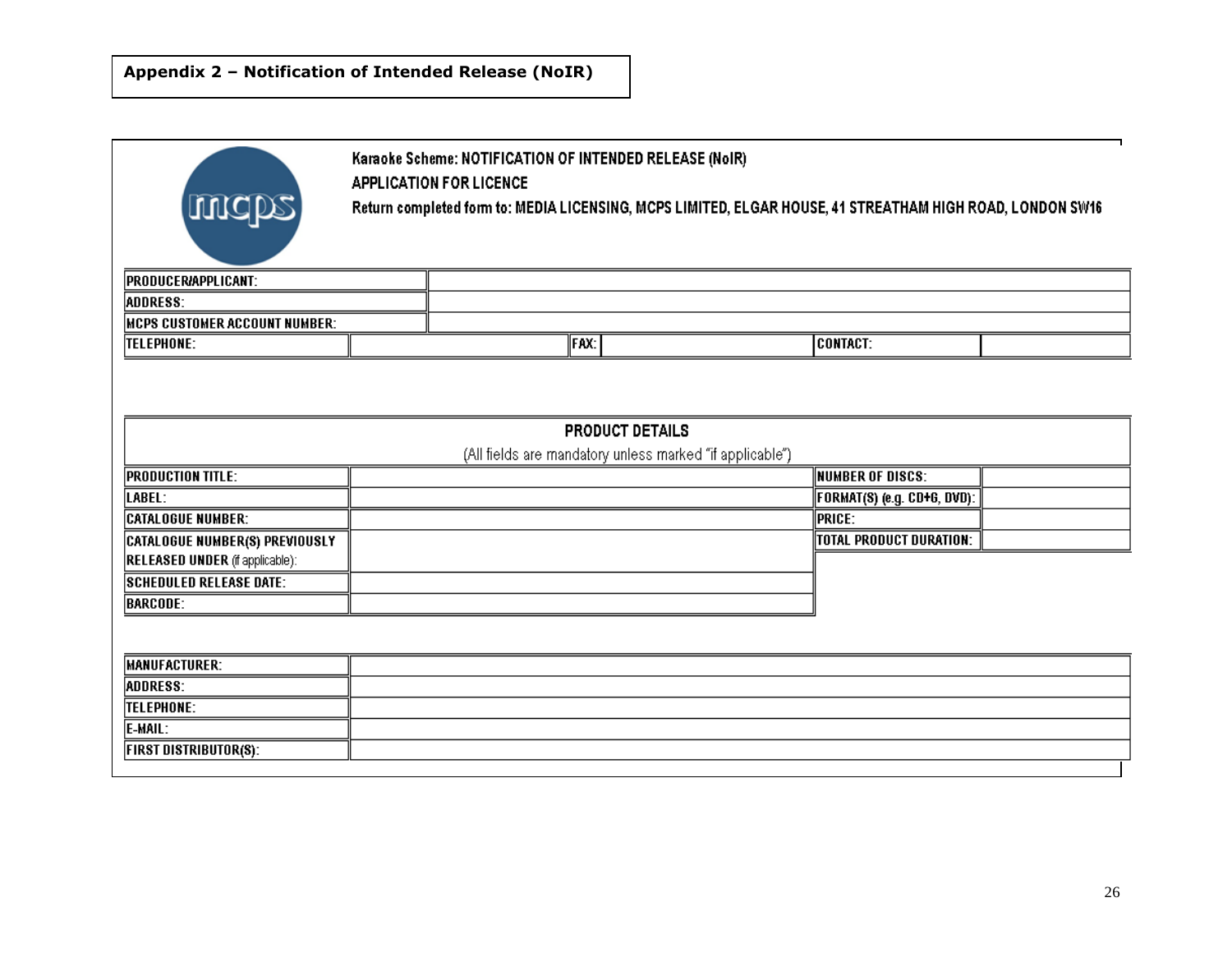# **Appendix 2 – Notification of Intended Release (NoIR)**

|                 |                                |                                                      |               | <b>PRODUCT DETAILS</b> |               |      |                             |        |                |        |                        |                                  |               |
|-----------------|--------------------------------|------------------------------------------------------|---------------|------------------------|---------------|------|-----------------------------|--------|----------------|--------|------------------------|----------------------------------|---------------|
|                 | <b>PRODUCTION TITLE:</b>       |                                                      |               |                        |               |      | <b>NUMBER OF DISCS:</b>     |        |                |        | <b>Edit tracks</b>     |                                  |               |
| LABEL:          |                                |                                                      |               |                        |               |      | FORMAT(S) (e.g. CD+G, DVD): |        |                | CDS    |                        | Create new distribution sheet    |               |
|                 | <b>CATALOGUE NUMBER:</b>       |                                                      |               |                        |               |      | PRICE:                      |        |                |        | Total product duration |                                  | 00:00:00      |
|                 |                                | <b>CATALOGUE NUMBER(S) PREVIOUSLY RELEASED UNDER</b> |               |                        |               |      | TOTAL PRODUCT DURATION:     |        |                |        | MCPS collect rate:     |                                  | $0.00\%$      |
|                 |                                |                                                      |               |                        |               |      | <b>PRICE TYPE:</b>          |        |                | D      |                        | Total royalty amount calculated: | $\pounds0.00$ |
|                 | <b>SCHEDULED RELEASE DATE:</b> |                                                      |               |                        |               |      | ROYALTY RATE:               |        |                | 12.00% |                        |                                  |               |
| <b>BARCODE:</b> |                                |                                                      |               |                        |               |      | <b>MAXIMUM COLLECT:</b>     |        |                | £0.00  |                        |                                  |               |
| TERRITORY:      |                                |                                                      |               |                        |               |      | QUARTERLY PERIOD            |        |                |        |                        |                                  |               |
|                 |                                |                                                      |               |                        |               |      | QUANTITY:                   |        |                |        |                        |                                  |               |
|                 |                                |                                                      |               |                        |               |      | TOTAL ROYALTIES PAID:       |        |                |        |                        |                                  |               |
|                 |                                |                                                      |               |                        |               |      |                             |        |                |        |                        |                                  |               |
|                 |                                |                                                      |               |                        |               |      |                             |        | <b>DURATIO</b> |        |                        |                                  |               |
|                 | <b>TUNECOD</b>                 |                                                      | COMPOSER/     | COPYRIGHT OWNER/       | CAE           |      | SHARE TOTAL MCPS RECORDING  |        | $\mathbb N$    |        | Royalty                |                                  |               |
| SEQ No.         | E                              | MUSIC TITLE                                          | <b>AUTHOR</b> | PUBLISHER              | <b>NUMBER</b> | $\%$ | COLLECT %                   | ARTIST | $\ $ (HH:MM:S  | Rate % | Amount                 |                                  |               |
|                 |                                |                                                      |               |                        |               |      |                             |        | S)             |        |                        |                                  |               |
|                 |                                |                                                      |               |                        |               |      |                             |        |                |        |                        |                                  |               |
|                 |                                |                                                      |               |                        |               |      |                             |        |                |        |                        |                                  |               |
|                 |                                |                                                      |               |                        |               |      |                             |        |                |        |                        |                                  |               |
|                 |                                |                                                      |               |                        |               |      |                             |        |                |        |                        |                                  |               |
|                 |                                |                                                      |               |                        |               |      |                             |        |                |        |                        |                                  |               |
|                 |                                |                                                      |               |                        |               |      |                             |        |                |        |                        |                                  |               |
|                 |                                |                                                      |               |                        |               |      |                             |        |                |        |                        |                                  |               |
|                 |                                |                                                      |               |                        |               |      |                             |        |                |        |                        |                                  |               |
|                 |                                |                                                      |               |                        |               |      |                             |        |                |        |                        |                                  |               |
|                 |                                |                                                      |               |                        |               |      |                             |        |                |        |                        |                                  |               |
|                 |                                |                                                      |               |                        |               |      |                             |        |                |        |                        |                                  |               |
|                 |                                |                                                      |               |                        |               |      |                             |        |                |        |                        |                                  |               |
|                 |                                |                                                      |               |                        |               |      |                             |        |                |        |                        |                                  |               |
|                 |                                |                                                      |               |                        |               |      |                             |        |                |        |                        |                                  |               |
|                 |                                |                                                      |               |                        |               |      |                             |        |                |        |                        |                                  |               |
|                 |                                |                                                      |               |                        |               |      |                             |        |                |        |                        |                                  |               |
|                 |                                |                                                      |               |                        |               |      |                             |        |                |        |                        |                                  |               |
|                 |                                |                                                      |               |                        |               |      |                             |        |                |        |                        |                                  |               |
|                 |                                |                                                      |               |                        |               |      |                             |        |                |        |                        |                                  |               |
|                 |                                |                                                      |               |                        |               |      |                             |        |                |        |                        |                                  |               |
|                 |                                |                                                      |               |                        |               |      |                             |        |                |        |                        |                                  |               |
|                 |                                |                                                      |               |                        |               |      |                             |        |                |        |                        |                                  |               |
|                 |                                |                                                      |               |                        |               |      |                             |        |                |        |                        |                                  |               |